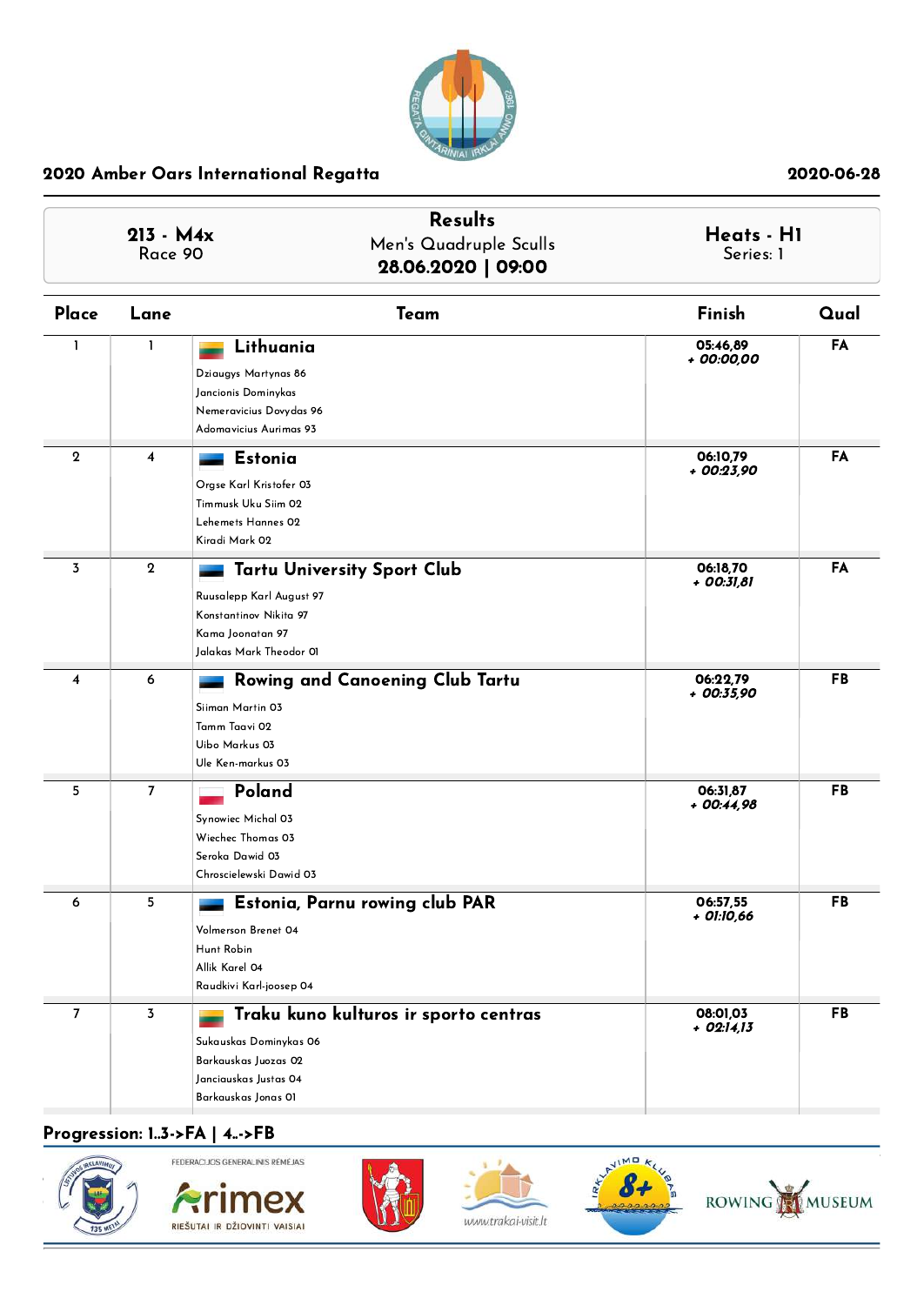

| $213 - M4x$<br>Race 91  |                         | <b>Results</b><br>Men's Quadruple Sculls<br>28.06.2020   09:07                                                               |                        | Heats - H2 |
|-------------------------|-------------------------|------------------------------------------------------------------------------------------------------------------------------|------------------------|------------|
| Place                   | Lane                    | Team                                                                                                                         | Finish                 | Qual       |
| $\mathbf{I}$            | $\overline{\mathbf{4}}$ | Lithuania<br>Cernevicius Paulius 99<br>Prusinskas Virgilijus OI<br>Masanauskas Titas OI<br>Marocka Domantas 00               | 06:13,96<br>+ 00:00,00 | FA         |
| $\overline{2}$          | $\overline{7}$          | <b>LOTTO Bydgostia</b><br>Krzewinski Radoslaw 98<br>Krzewinski Radoslaw 00<br>Siewaszewicz Adam 00<br>Zakrzewski Dawid 01    | 06:17.25<br>+ 00:03,29 | FA         |
| $\overline{3}$          | 6                       | <b>LOTTO Bydgostia</b><br>Wisniewski Wojciech Ol<br>Zalewski Artur 00<br>Frontczak Mikolaj 01<br>Zakrzewski Dawid 01         | 06:26,83<br>+ 00:12,87 | FA         |
| $\overline{\mathbf{4}}$ | $\overline{2}$          | Rowing and Canoening Club Tartu<br>Veri Mart 04<br>Glaser Aleksander 04<br>Orav Karl-joosep 05<br>Kristho Kaldmaa 05         | 06:30,33<br>+ 00:16,37 | <b>FB</b>  |
| 5                       | 3                       | Kauno sporto mokykla Bangputys<br>Jagminas Benas 04<br>Palionis Augustas 02<br>Palionis Kristupas 02<br>Kuzmenko Arnoldas 99 | 06:32.90<br>+ 00:18,93 | FB         |
| 6                       | 5                       | VMSC-8+<br>Nienius Tauras 03<br>Sivickis Dominykas 04<br>Liutkus Zygimantas 02<br>Binkis Irvydas 02                          | 06:51,69<br>+ 00:37,73 | FB         |

# Progression: 1..3->FA | 4..->FB

Results delivered by fotofinish system.<br>**description: DNF** − did not finish; **DNS** − did not start; **DSQ** − disqualified; **EXC** − excluded; **OOC** − out of competition; **BUW** − boat under weight

Generated: 2020-06-28 06:15:17

# Results available at http://ltu.rowtiming.com or via iOS Mobile App: Lithuanian Rowing

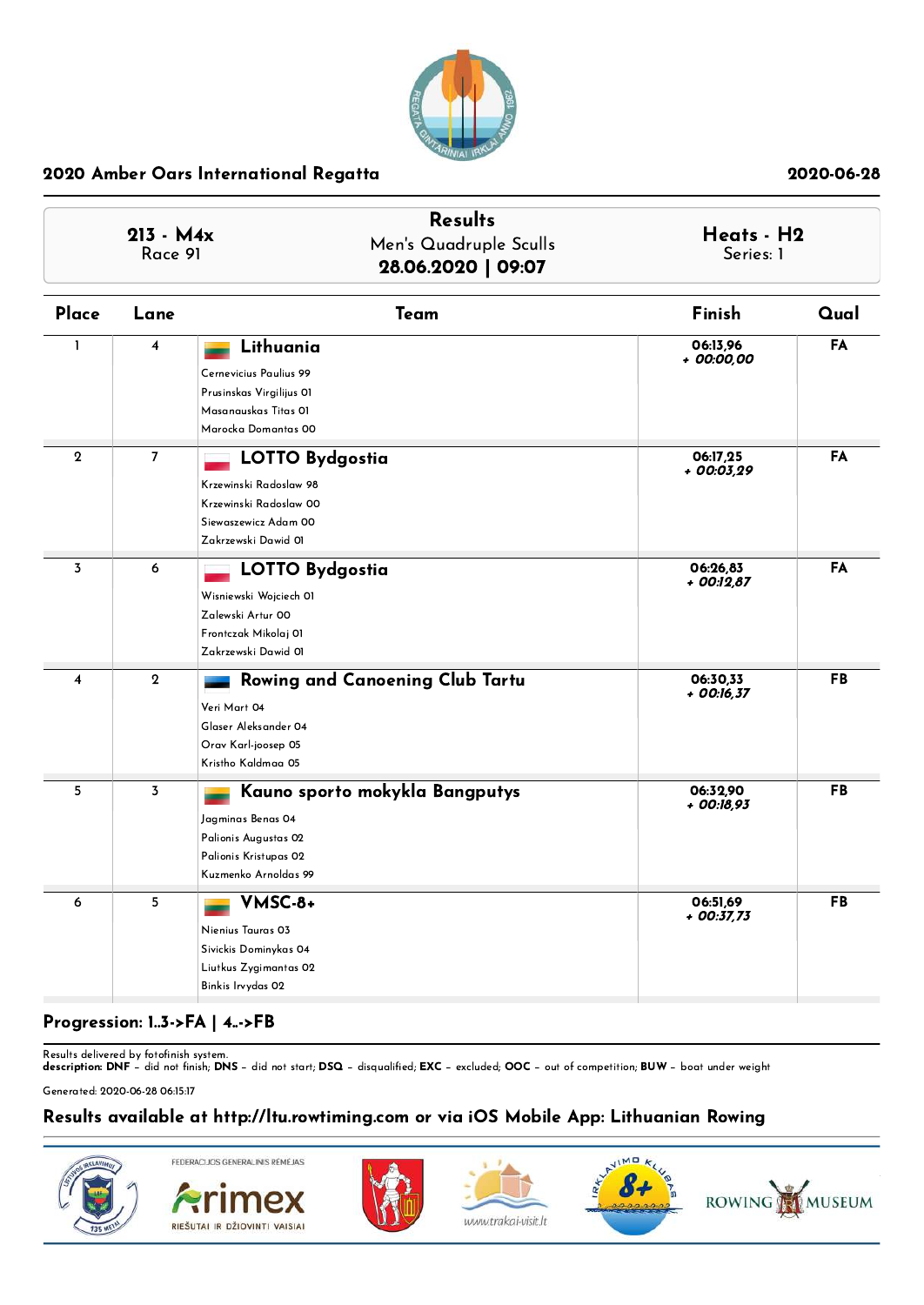

| $200 - W4$<br>Race 92 | <b>Results</b><br>Women's Four<br>28.06.2020   09:15 | Final - FA<br>Series: 2 |
|-----------------------|------------------------------------------------------|-------------------------|
|-----------------------|------------------------------------------------------|-------------------------|

| Place | Lane | Team                                                                                                               | Finish                 | Qual |
|-------|------|--------------------------------------------------------------------------------------------------------------------|------------------------|------|
|       | 3    | Estonia, Parnu rowing club PAR<br>  Kunnapas Johanna 03<br>Lelle Grit 03<br>Paatsi Caroly 02<br>Keersalu Kreete 03 | 07:51.56<br>+ 00:00,00 |      |
|       |      |                                                                                                                    |                        |      |

### Progression:

Results delivered by fotofinish system.<br>**description: DNF** − did not finish; **DNS** − did not start; **DSQ** − disqualified; **EXC** − excluded; OOC − out of competition; **BUW** − boat under weight

Generated: 2020-06-28 06:24:38

# Results available at http://ltu.rowtiming.com or via iOS Mobile App: Lithuanian Rowing

### Watch online at http://video.rowtiming.com

Fundacja Wielkopolskie Wioslarstwo



FEDERACIJOS GENERALINIS RÉMÉJAS









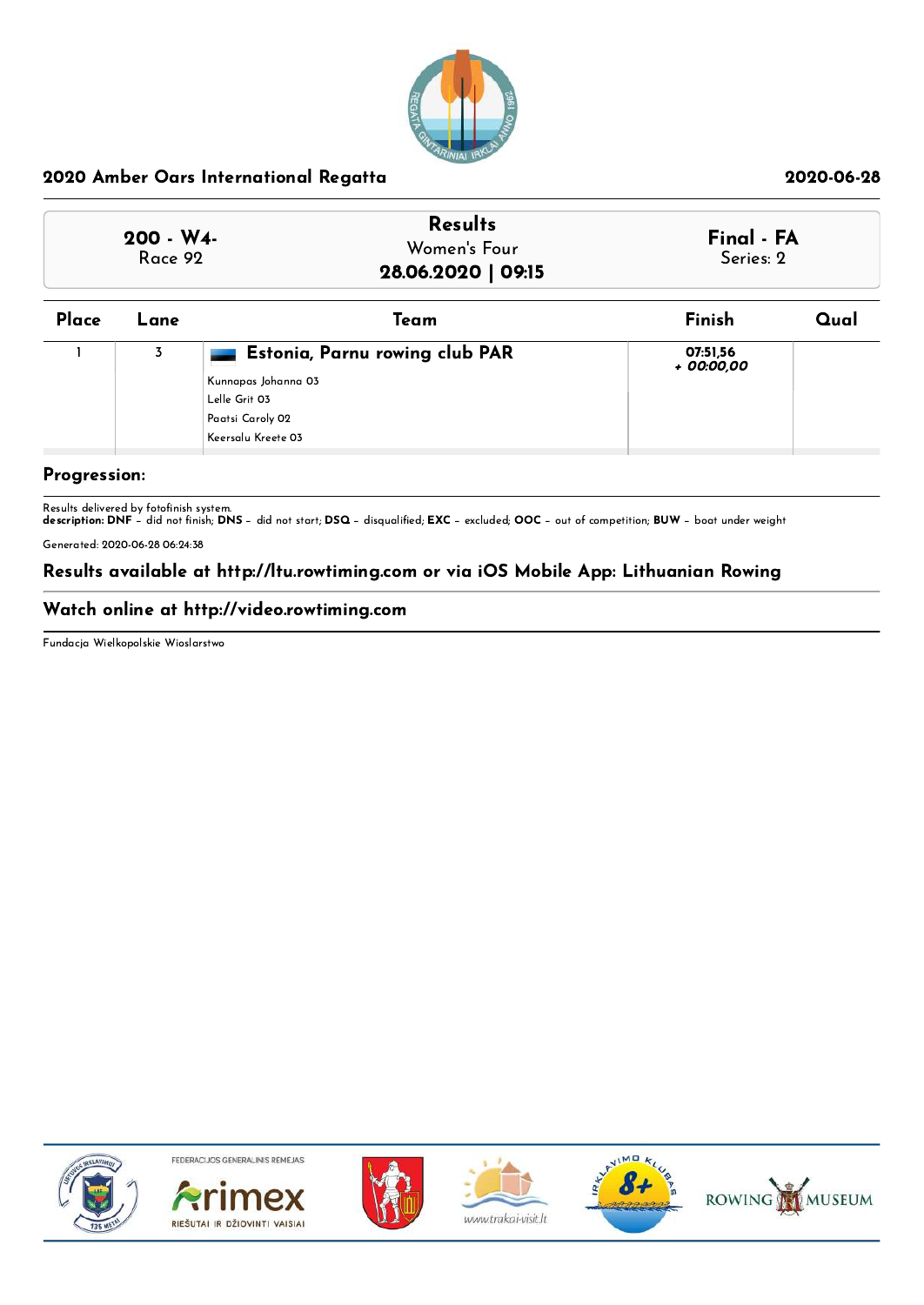

|              |                | <b>Results</b><br>$201 - W1x$<br>Women's Single Sculls<br>Race 93<br>28.06.2020   09:25 | Final - FC<br>Series: 2  |      |
|--------------|----------------|-----------------------------------------------------------------------------------------|--------------------------|------|
| Place        | Lane           | Team                                                                                    | Finish                   | Qual |
|              | $\overline{2}$ | Kauno r. sporto mokykla - Irklavimo klubas Favoritas<br>Rimkute Dovile 01               | 08:16.00<br>+ 00:00.00   |      |
| $\mathbf{2}$ | 6              | Estonia, Parnu rowing club PAR 3<br>Kuuts Nora 97                                       | 08:35,18<br>+ 00:19.17   |      |
| 3            | $\overline{4}$ | Rowing and Canoening Club Tartu<br>Luts Sigrid 05                                       | 08:48.06<br>$+$ 00:32.05 |      |
| 4            |                | Rowing and Canoening Club Tartu<br>Grigoreva Ekaterina 91                               | 08:51.19<br>+ 00:35.19   |      |
| 5            | 5              | <b>WIR Ilawa Rowing Club</b><br>Sagan Aleksandra 05                                     | 09:20.71<br>+ 01:04,71   |      |
| 6            | $\overline{3}$ | Poland<br>Kosiorek Aleksandra 03                                                        | 09:36,73<br>+ 01:20,73   |      |

# Progression:

Results delivered by fotofinish system.<br>**description: DNF** − did not finish; **DNS** − did not start; **DSQ** − disqualified; **EXC** − excluded; OOC − out of competition; **BUW** − boat under weight

Generated: 2020-06-28 06:35:37

# Results available at http://ltu.rowtiming.com or via iOS Mobile App: Lithuanian Rowing

# Watch online at http://video.rowtiming.com

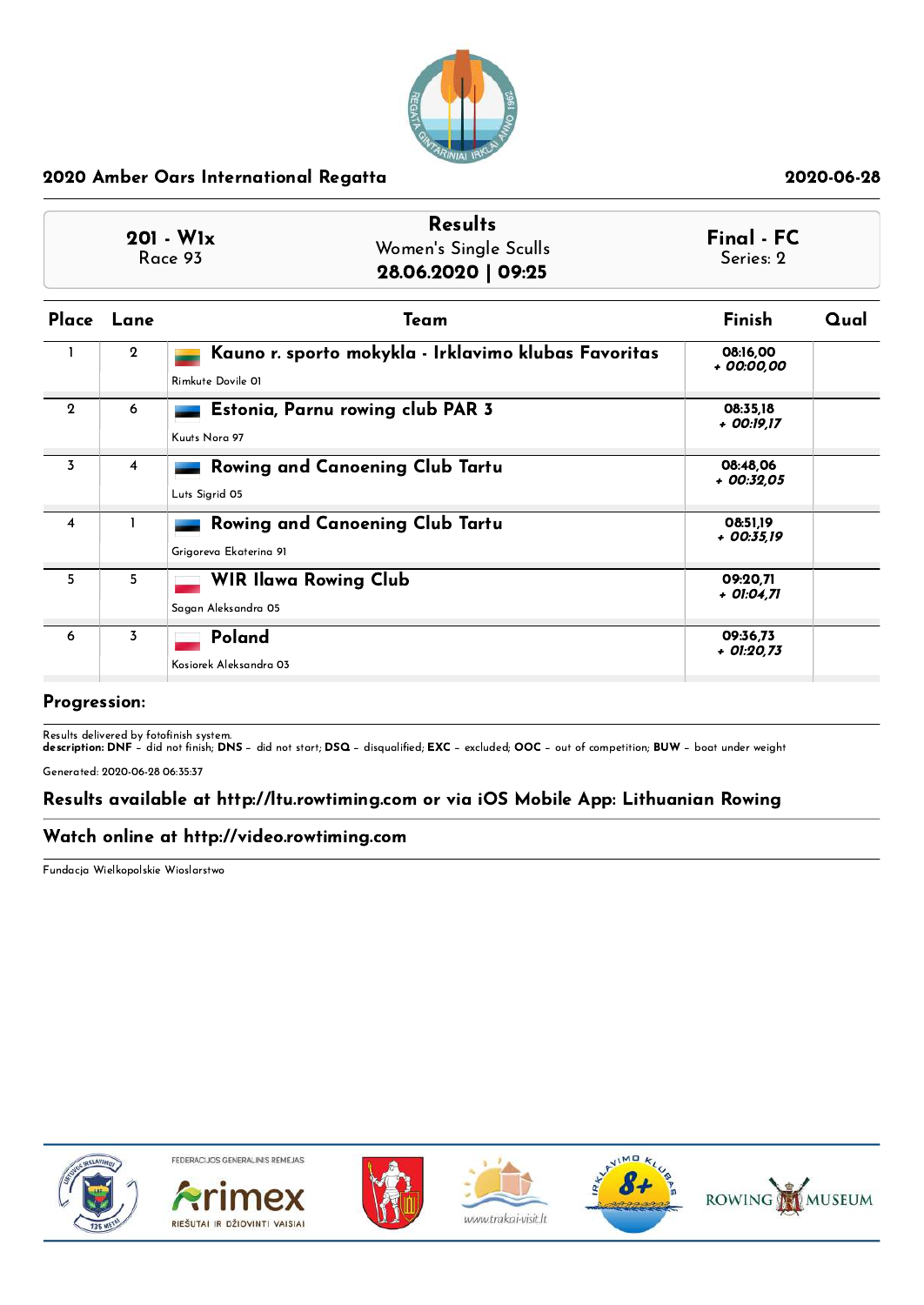

| $201 - W1x$<br>Race 94 |                         | <b>Results</b><br>Women's Single Sculls<br>28.06.2020   09:30 | Final - FB<br>Series: 2 |      |
|------------------------|-------------------------|---------------------------------------------------------------|-------------------------|------|
| Place                  | Lane                    | Team                                                          | Finish                  | Qual |
|                        | $\overline{2}$          | <b>Rowing Club Tallinn 1</b><br>Jarvsoo Katariina-johanna 98  | 08:21,87<br>+ 00:00,00  |      |
| $\overline{2}$         | 6                       | Siauliai<br>Nazarenkaite Nomeda 02                            | 08:23.55<br>+ 00:01,68  |      |
| 3                      | 3                       | Latvia<br>Franckevica Evita 02                                | 08:23.72<br>+ 00:01,85  |      |
| 4                      | 5                       | Siauliai<br>Zilionyte Kamile 02                               | 08:34.85<br>+ 00:12,98  |      |
| 5                      | 1                       | <b>VILJANDI RC/ ESTONIA</b><br>Endrekson Gerli 05             | 08:46,52<br>$+00:24,64$ |      |
| 6                      | $\overline{\mathbf{4}}$ | <b>WIR Ilawa Rowing Club</b><br>Jozefowicz Paulina            | 09:21,00<br>+ 00:59,12  |      |

### Progression:

Results delivered by fotofinish system.<br>**description: DNF** − did not finish; **DNS** − did not start; **DSQ** − disqualified; **EXC** − excluded; OOC − out of competition; **BUW** − boat under weight

Generated: 2020-06-28 06:40:12

# Results available at http://ltu.rowtiming.com or via iOS Mobile App: Lithuanian Rowing

### Watch online at http://video.rowtiming.com

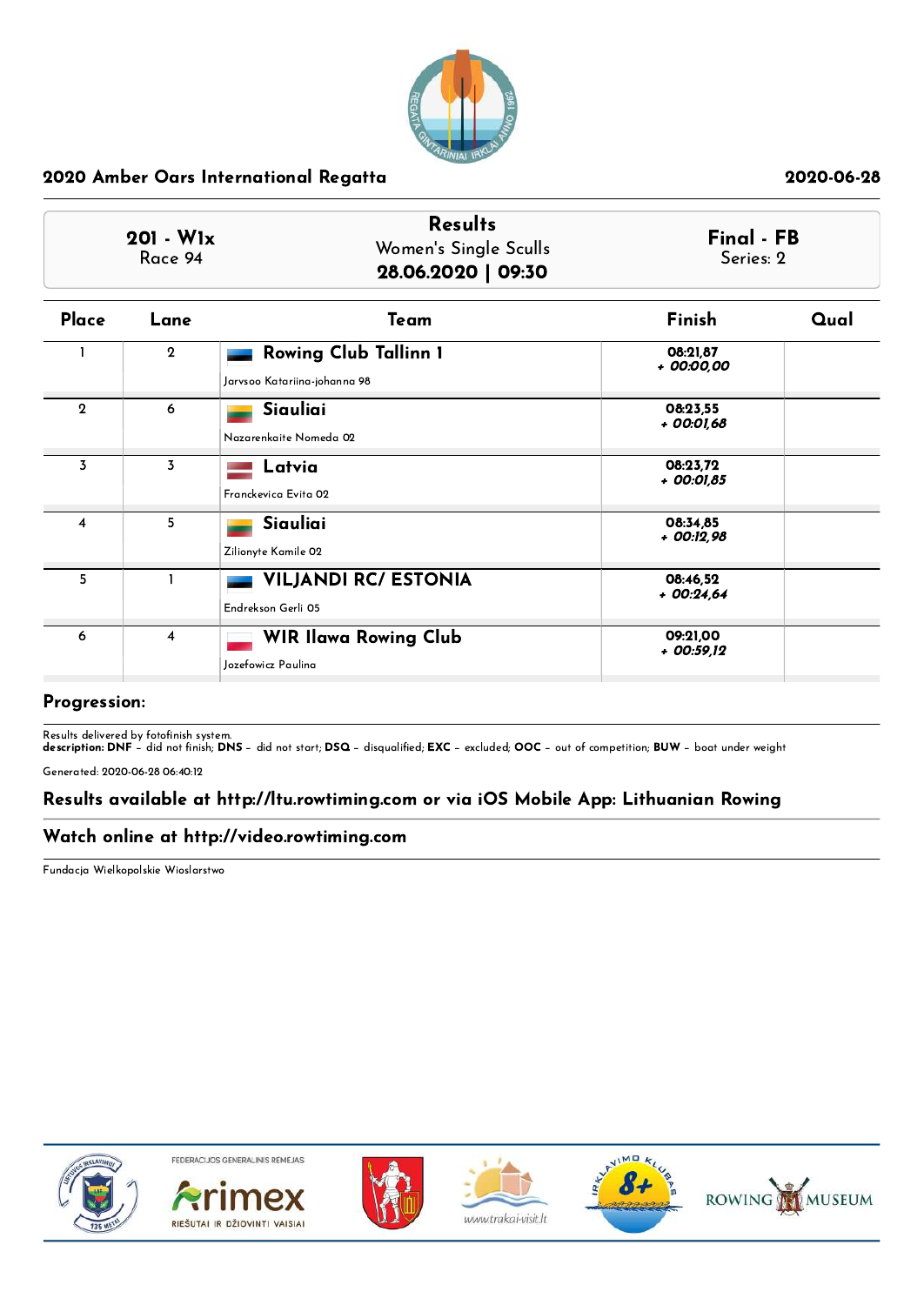

| $201 - W1x$<br>Race 95 |                | <b>Results</b><br>Women's Single Sculls<br>28.06.2020   09:35 | Final - FA<br>Series: 2  |      |
|------------------------|----------------|---------------------------------------------------------------|--------------------------|------|
| Place                  | Lane           | Team                                                          | Finish                   | Qual |
|                        | $\overline{4}$ | Trakai<br>Saltyte-masilione Lina 87                           | 07:41,86<br>+ 00:00,00   |      |
| $\mathbf{2}$           |                | <b>AZS Warszawa</b><br>Dobrzelak-lemanczyk Krystyna 95        | 07:48,60<br>+ 00:06,74   |      |
| 3                      | 3              | Estonia, Parnu rowing club PAR 1<br>Jaanson Greta 00          | 07:59,14<br>+ 00:17,27   |      |
| 4                      | 5 <sub>1</sub> | Estonia, Parnu rowing club PAR 4<br>Aron Annabel 01           | 08:10.84<br>+ 00:28.97   |      |
| 5.                     | $\mathbf{2}$   | <b>VILJANDI RC/ ESTONIA</b><br>Dimitrijev Helene 02           | 08:14.58<br>+ 00:32.71   |      |
| 6                      | 6              | Estonia, Parnu rowing club PAR 2<br>Jarvoja Kelli 02          | 08:17.74<br>$+$ 00:35.87 |      |

#### Progression:

Results delivered by fotofinish system.<br>**description: DNF** − did not finish; **DNS** − did not start; **DSQ** − disqualified; **EXC** − excluded; OOC − out of competition; **BUW** − boat under weight

Generated: 2020-06-28 06:44:24

# Results available at http://ltu.rowtiming.com or via iOS Mobile App: Lithuanian Rowing

# Watch online at http://video.rowtiming.com

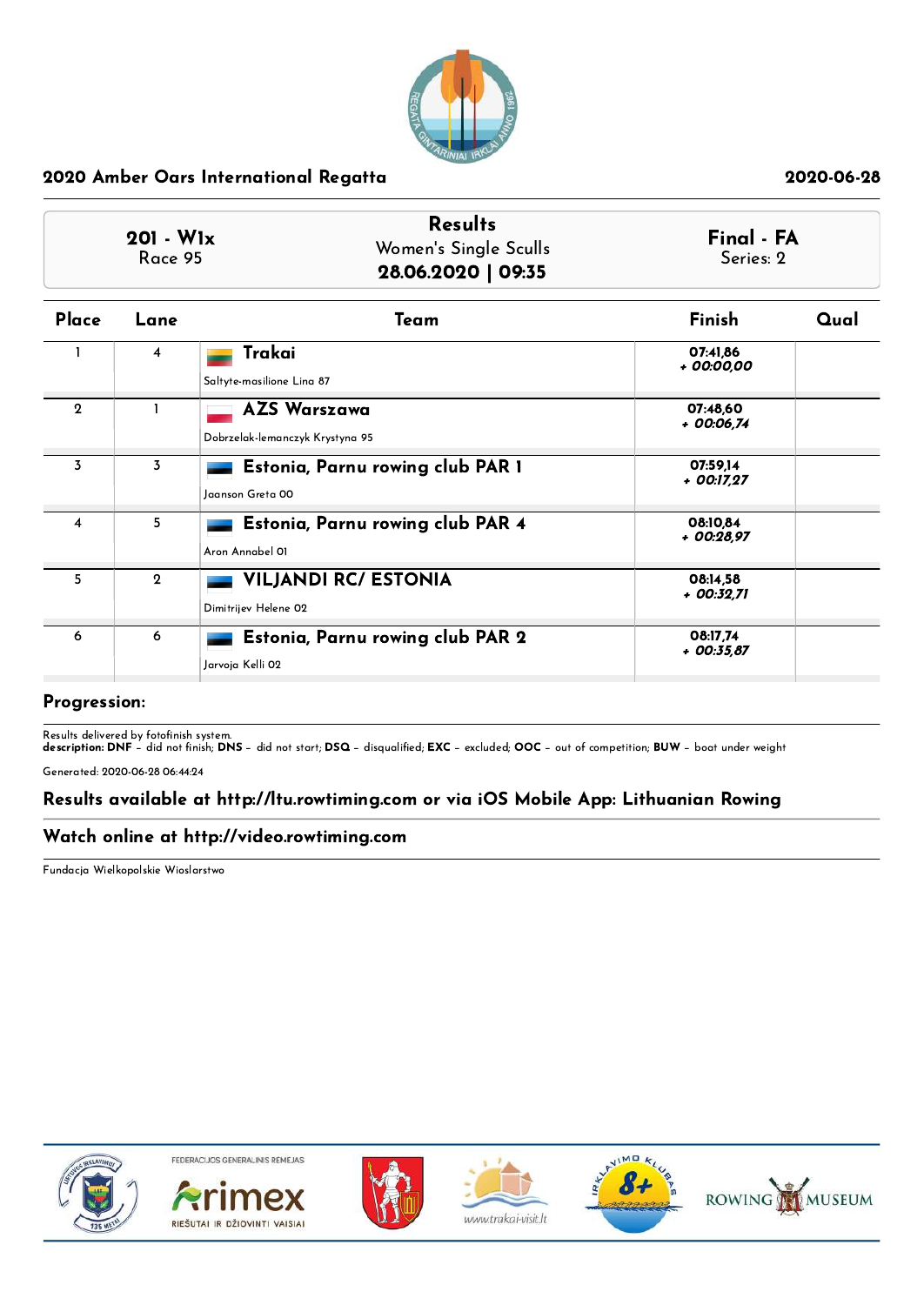

|              |              | <b>Results</b><br>$202 - M1x$<br>Men's Single Sculls<br>Race 96<br>28.06.2020   09:45 | Final - FC<br>Series: 2 |      |
|--------------|--------------|---------------------------------------------------------------------------------------|-------------------------|------|
|              | Place Lane   | Team                                                                                  | Finish                  | Qual |
|              | 5.           | Kauno sporto mokykla Bangputys<br>Galisanskis Zygimantas 92                           | 07:00,20<br>+ 00:00,00  |      |
| $\mathbf{2}$ | 3            | Kauno r. sporto mokykla - Irklavimo klubas Favoritas<br>Kuskevicius Justas OI         | 07:19.46<br>+ 00:19.25  |      |
| 3            | 6            | Rowing and Canoening Club Tartu<br>Grigorev Maksim 91                                 | 07:30.07<br>$+00:29.87$ |      |
| 4            | $\mathbf{2}$ | <b>VILJANDI RC/ ESTONIA</b><br>Muiste Leo 02                                          | 07:36.81<br>+ 00:36,61  |      |
| 5            | 4            | Klaipedos irklavimo centras<br>Volkovas Benas OI                                      | 07:40.03<br>$+00:39.82$ |      |
| 6            | 1            | Klaipedos irklavimo centras<br>Grikpedis Vilius 02                                    | 07:53.18<br>+ 00:52.98  |      |

#### Progression:

Results delivered by fotofinish system.<br>**description: DNF** − did not finish; **DNS** − did not start; **DSQ** − disqualified; **EXC** − excluded; OOC − out of competition; **BUW** − boat under weight

Generated: 2020-06-28 06:54:16

# Results available at http://ltu.rowtiming.com or via iOS Mobile App: Lithuanian Rowing

### Watch online at http://video.rowtiming.com

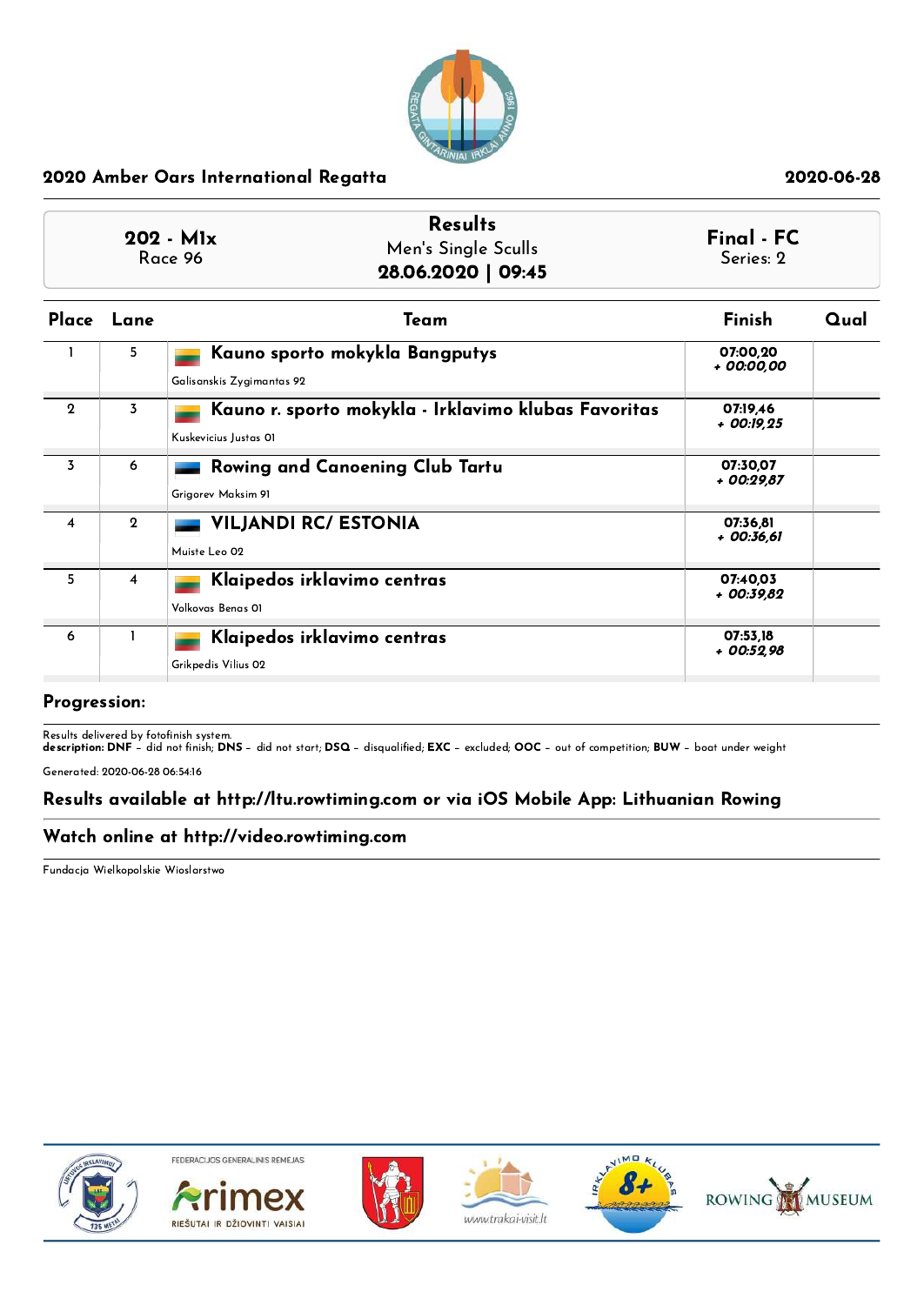

| $202 - M1x$<br>Race 97  |                | <b>Results</b><br>Men's Single Sculls<br>28.06.2020   09:50 | Final - FB<br>Series: 2 |      |
|-------------------------|----------------|-------------------------------------------------------------|-------------------------|------|
| Place                   | Lane           | Team                                                        | Finish                  | Qual |
|                         | 5              | <b>Estonia</b><br>Kushteyn Mikhail 99                       | 07:11.94<br>+ 00:00,00  |      |
| $\mathbf 2$             | 3              | Birstono sporto centras<br>Cernevicius Paulius 99           | 07:21,95<br>+ 00:10,00  |      |
| $\overline{3}$          | 4              | Kauno sporto mokykla Bangputys<br>Masanauskas Titas OI      | 07:23.74<br>+ 00:11,80  |      |
| $\overline{\mathbf{4}}$ | 6              | Germany, Potsdam<br>Imadi Janus 03                          | 07:25.97<br>+ 00:14,03  |      |
| 5                       | $\overline{2}$ | <b>VMSC-GLORIA</b><br>Matusevicius Augustinas 01            | 07:50.82<br>$+00:38.87$ |      |
| 6                       |                | <b>RC KALEV, Parnu</b><br>Pargma Romeo 03                   | 07:57,96<br>+ 00:46,01  |      |

### Progression:

Results delivered by fotofinish system.<br>**description: DNF** − did not finish; **DNS** − did not start; **DSQ** − disqualified; **EXC** − excluded; OOC − out of competition; **BUW** − boat under weight

Generated: 2020-06-28 06:58:53

# Results available at http://ltu.rowtiming.com or via iOS Mobile App: Lithuanian Rowing

### Watch online at http://video.rowtiming.com

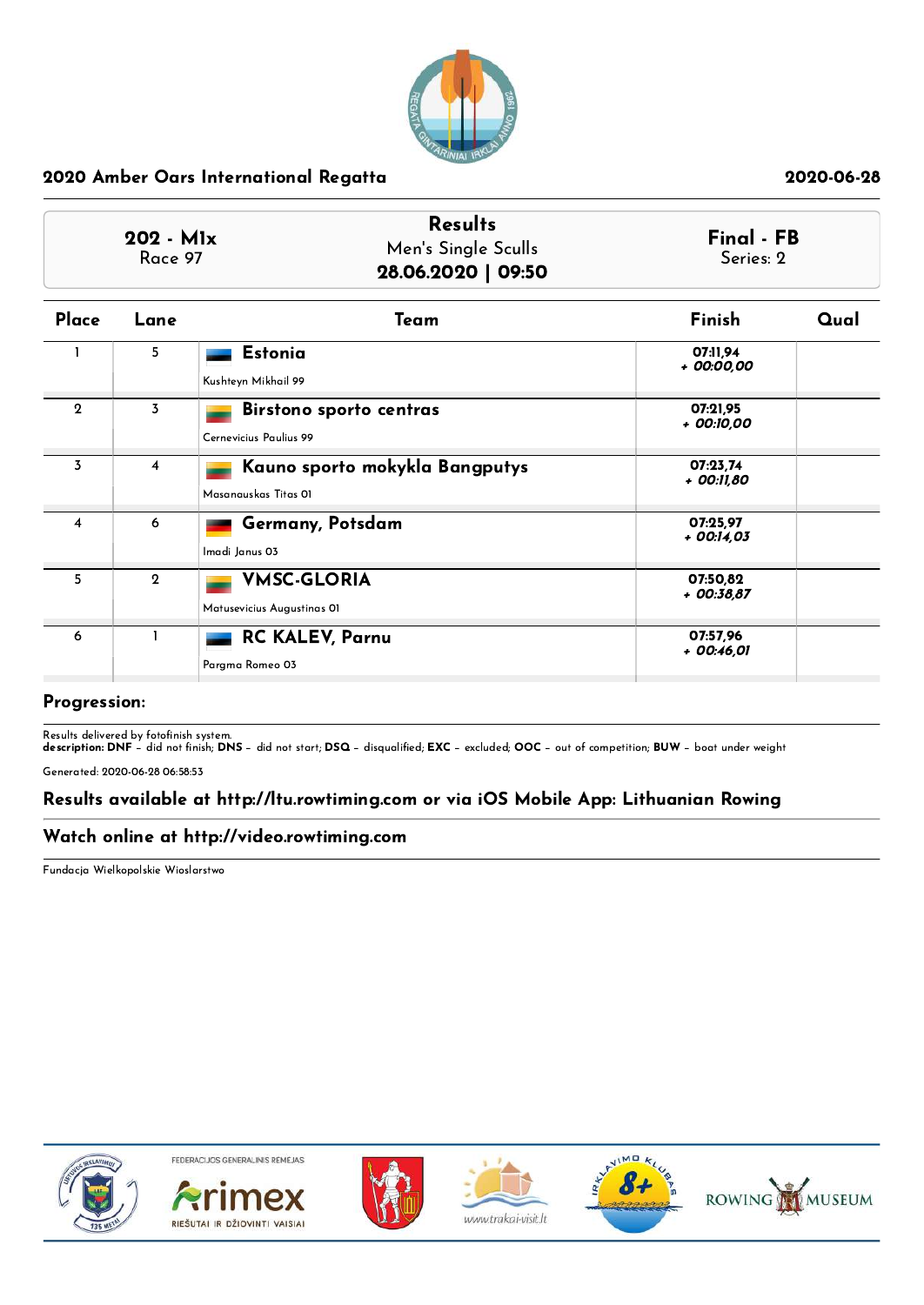

| $202 - M1x$<br>Race 98 |                | <b>Results</b><br>Men's Single Sculls<br>28.06.2020   09:55 | Final - FA<br>Series: 2 |      |
|------------------------|----------------|-------------------------------------------------------------|-------------------------|------|
| Place                  | Lane           | Team                                                        | Finish                  | Qual |
|                        | 6              | Lithuania<br>Ritter Saulius 88                              | 06:47.94<br>+ 00:00,00  |      |
| $\mathbf 2$            | 5              | <b>RC KALEV, Parnu</b><br>Poolak Johann 97                  | 07:05,26<br>+ 00:17,31  |      |
| 3                      |                | Kauno sporto mokykla Bangputys<br>Kelmelis Armandas 98      | 07:05.90<br>+ 00:17,95  |      |
| 4                      | 3              | VMSC-8+<br>Prusinskas Virgilijus OI                         | 07:08.27<br>+ 00:20,32  |      |
| 5 <sub>1</sub>         | $\overline{4}$ | Jelgava BJSS1<br>Timbors Janis 99                           | 07:15.80<br>$+00:27,86$ |      |
| 6                      | $\mathbf{2}$   | VMSC-8+<br>Marocka Domantas 00                              | 07:37,78<br>$+00:49.83$ |      |

### Progression:

Results delivered by fotofinish system.<br>**description: DNF** − did not finish; **DNS** − did not start; **DSQ** − disqualified; **EXC** − excluded; OOC − out of competition; **BUW** − boat under weight

Generated: 2020-06-28 07:03:39

# Results available at http://ltu.rowtiming.com or via iOS Mobile App: Lithuanian Rowing

# Watch online at http://video.rowtiming.com

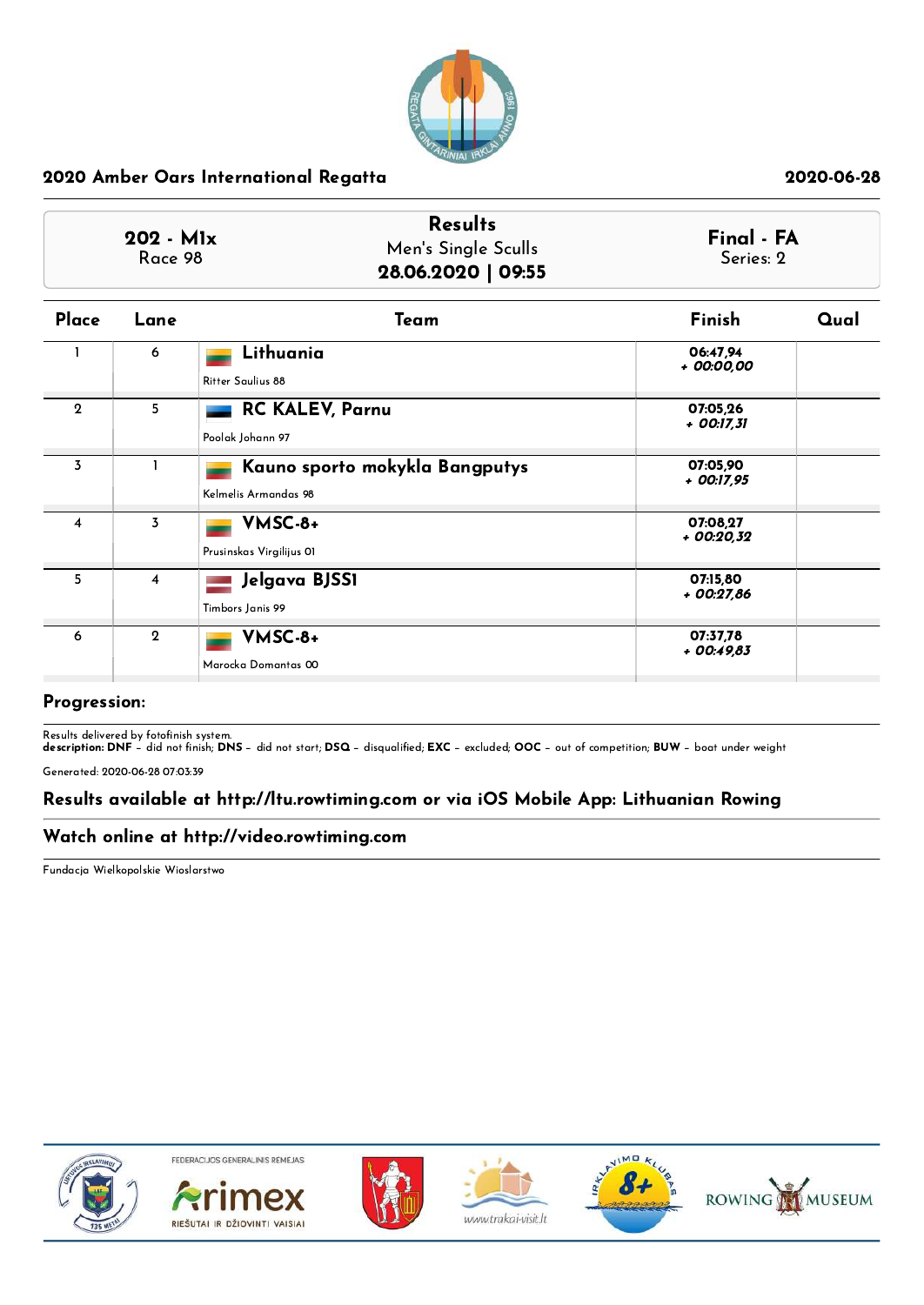

| $203 - M2$<br>Race 99 |                | <b>Results</b><br>Men's Pair<br>28.06.2020   10:05         | Final - FA<br>Series: 2 |      |
|-----------------------|----------------|------------------------------------------------------------|-------------------------|------|
| Place                 | Lane           | Team                                                       | Finish                  | Qual |
|                       | $\overline{4}$ | Lithuania<br>Juskevicius Mantas 98<br>Stankunas Povilas 97 | 06:34,79<br>+ 00:00,00  |      |
|                       |                |                                                            |                         |      |

| $\mathbf{2}$ | 5            | Kauno r. sporto mokykla - Irklavimo klubas Favoritas<br>Stankunas Dovydas 00<br>Stankunas Domantas 00 | 06:42.80<br>+ 00:08,00   |  |
|--------------|--------------|-------------------------------------------------------------------------------------------------------|--------------------------|--|
| 3            | 3            | Estonia, Parnu rowing club PAR 1<br>Rahuoja Martin 98<br>Kodasma Margus 98                            | 06:48,77<br>+ 00:13,97   |  |
| 4            | $\mathbf{2}$ | Germany, Potsdam<br>Tirrel Tobias 02<br>Paul Marvin 00                                                | 06:50.54<br>$+$ 00:15,75 |  |
| 5            |              | Estonia, Parnu rowing club PAR 2<br>Tamjarv Raiko-taave 02<br>Joesaar Rasmus 02                       | 07:10.97<br>+ 00:36,18   |  |
| 6            | 6            | Siauliai<br>Ausbikavicius Saulius 02<br>Kirda Paulius 02                                              | 07:42,21<br>+ 01:07,41   |  |

### Progression:

Results delivered by fotofinish system.<br>**description: DNF** − did not finish; **DNS** − did not start; **DSQ** − disqualified; **EXC** − excluded; OOC − out of competition; **BUW** − boat under weight

Generated: 2020-06-28 07:13:35

# Results available at http://ltu.rowtiming.com or via iOS Mobile App: Lithuanian Rowing

### Watch online at http://video.rowtiming.com

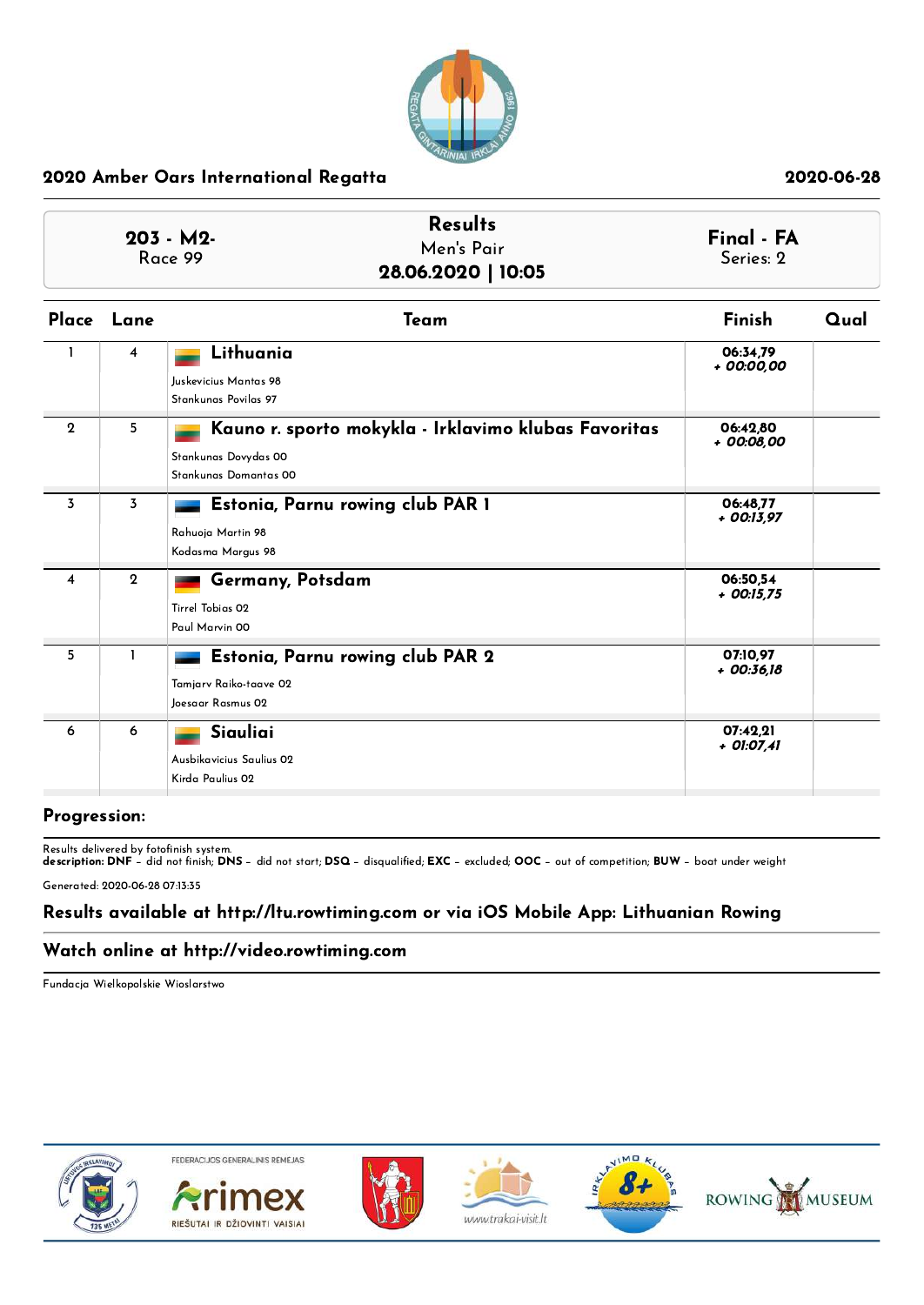

|              |                | <b>Results</b><br>$204 - M2x$<br>Men's Double Sculls<br><b>Race 100</b><br>28.06.2020   10:15     | Final - FC<br>Series: 2 |      |
|--------------|----------------|---------------------------------------------------------------------------------------------------|-------------------------|------|
| Place        | Lane           | Team                                                                                              | Finish                  | Qual |
|              | 4              | Latvia<br>Dulbinskis Norberts 98<br>Skutans Arturs 99                                             | 07:11,86<br>+ 00:00,00  |      |
| $\mathbf{2}$ | 1              | Kauno r. sporto mokykla - Irklavimo klubas Favoritas<br>Kazokaitis Titas 04<br>Virsutis Arijus 04 | 07:13,85<br>+ 00:01,99  |      |
| 3            | 6              | <b>MSG SASS, Latvia</b><br>Lugovskiy Artemij 05<br>Lubgans Ansis 03                               | 07:29,22<br>+ 00:17,36  |      |
| 4            | $\mathbf{2}$   | Jelgava BJSS2<br>Strazds Patriks 05<br>Klavins Andrejs 04                                         | 07:29,88<br>+ 00:18,01  |      |
| 5            | 5              | Kupiskio kuno kulturos ir sporto centras<br>Riauba Domantas 04<br>Slapelis Tautvydas 05           | 07:31.87<br>+ 00:20,00  |      |
| 6            | $\overline{3}$ | <b>WIR Ilawa</b><br>Rys Jakub 04<br>Grabinski Maksymilian 02                                      | 07:41,34<br>$+00:29.47$ |      |

### Progression:

Results delivered by fotofinish system.<br>**description: DNF** − did not finish; **DNS** − did not start; **DSQ** − disqualified; **EXC** − excluded; OOC − out of competition; **BUW** − boat under weight

Generated: 2020-06-28 07:23:49

# Results available at http://ltu.rowtiming.com or via iOS Mobile App: Lithuanian Rowing

### Watch online at http://video.rowtiming.com

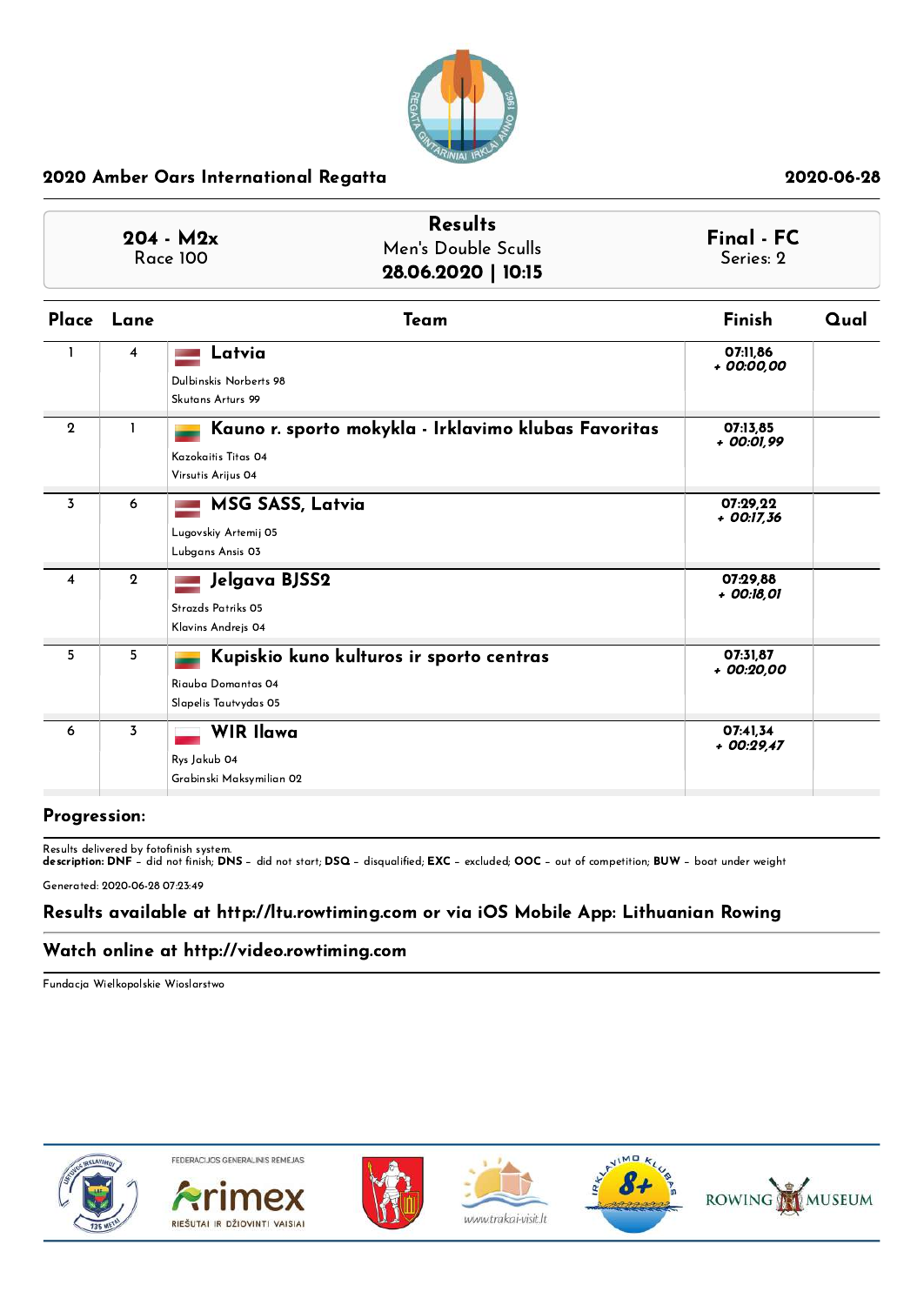

| $204 - M2x$<br><b>Race 101</b> |                | <b>Results</b><br>Men's Double Sculls<br>28.06.2020   10:20                    |                         | Final - FB<br>Series: 2 |
|--------------------------------|----------------|--------------------------------------------------------------------------------|-------------------------|-------------------------|
| Place                          | Lane           | Team                                                                           | Finish                  | Qual                    |
|                                | $\overline{3}$ | <b>VMSC-Regata</b><br>Preidys Kasparas 02<br>Jakubovskij Domantas 04           | 06:57,47<br>+ 00:00,00  |                         |
| $\mathbf 2$                    | 4              | Jelgava BJSS1<br>Samsonovs Nikita 00<br>Dervins Oskars 00                      | 07:01,08<br>+ 00:03,60  |                         |
| 3                              | 5              | Birstono sporto centras<br>Vaitkevicius Tadas 04<br>Cernevicius Matas 05       | 07:07.16<br>+ 00:09,68  |                         |
| $\overline{\mathbf{4}}$        | $\mathbf{I}$   | Kauno sporto mokykla Bangputys<br>Noreika Rojus 03<br>Valasevicius Benas 03    | 07:15.57<br>+ 00:18,09  |                         |
| 5                              | $\mathbf{2}$   | Kauno sporto mokykla Bangputys<br>Lisauskas Karolis 02<br>Kuzmenko Arnoldas 99 | 07:29,79<br>$+00:32.31$ |                         |
| 6                              | 6              | Jelgava BJSS3<br>Lahs Davids 03<br>Karklis Kristaps 03                         | 07:37,28<br>+ 00:39,80  |                         |

### Progression:

Results delivered by fotofinish system.<br>**description: DNF** − did not finish; **DNS** − did not start; **DSQ** − disqualified; **EXC** − excluded; OOC − out of competition; **BUW** − boat under weight

Generated: 2020-06-28 07:28:36

# Results available at http://ltu.rowtiming.com or via iOS Mobile App: Lithuanian Rowing

## Watch online at http://video.rowtiming.com

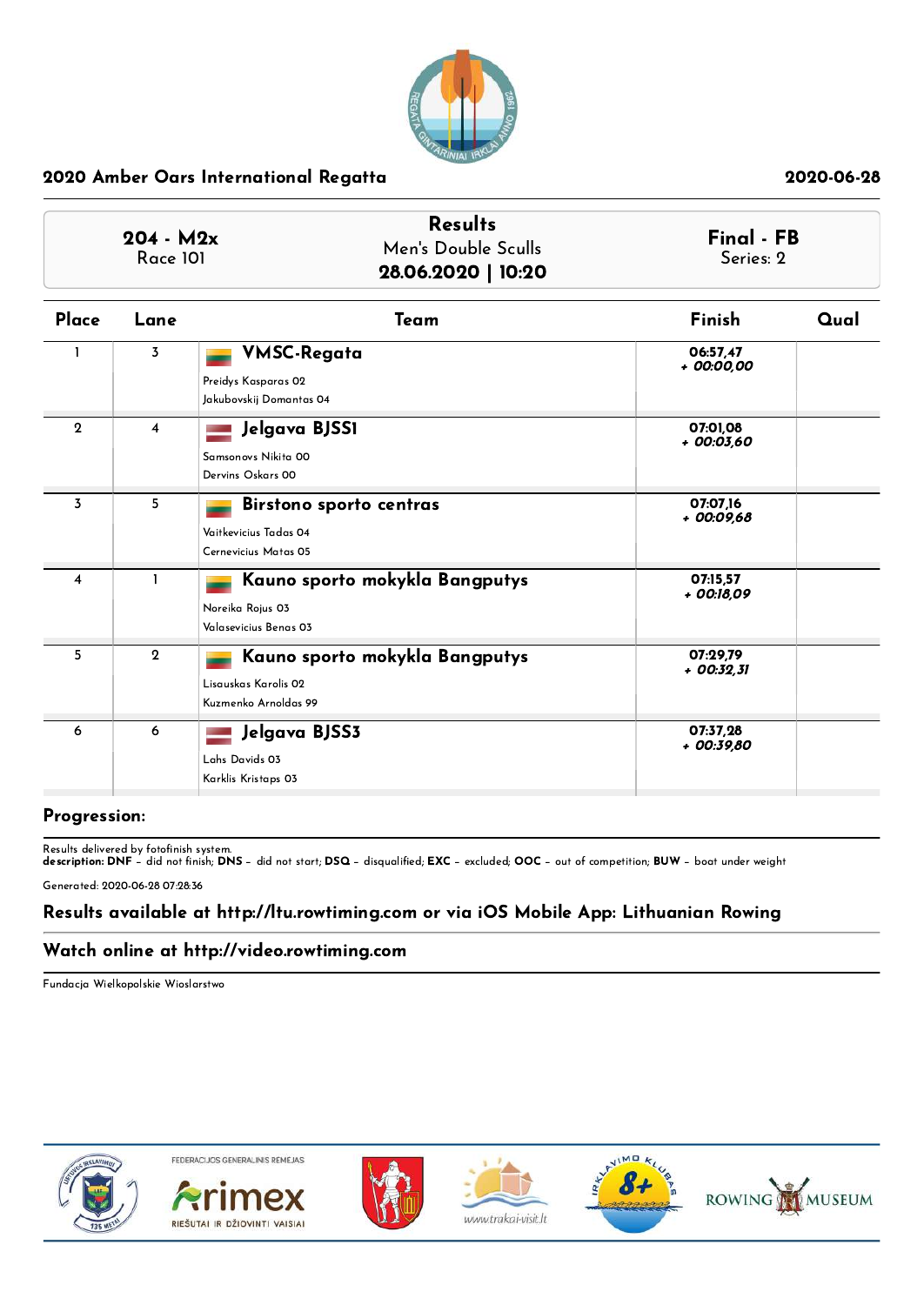

| $204 - M2x$<br><b>Race 102</b> |                | <b>Results</b><br>Men's Double Sculls<br>28.06.2020   10:25                     |                         | Final - FA<br>Series: 2 |
|--------------------------------|----------------|---------------------------------------------------------------------------------|-------------------------|-------------------------|
| Place                          | Lane           | Team                                                                            | Finish                  | Qual                    |
|                                | $\overline{4}$ | <b>KAL/SAK</b><br>Koppel Ander<br>Loot Elar                                     | 06:30,91<br>+ 00:00,00  |                         |
| $\mathbf 2$                    | 6              | Kauno sporto mokykla Bangputys<br>Juskevicius Povilas 03<br>Kelmelis Arnedas 02 | 06:40.33<br>$+00:09.41$ |                         |
| $\overline{3}$                 | $\overline{2}$ | Kauno sporto mokykla Bangputys<br>Jakubauskas Rokas 02<br>Greivys Aidas 02      | 06:40.66<br>+ 00:09,75  |                         |
| 4                              | 3              | Lithuania<br>Voznikas Arnoldas 02<br>Paunksnis Benas 02                         | 06:42,62<br>+ 00:11,70  |                         |
| 5                              | $\mathbf{I}$   | Trakai<br>Bareika Donatas 03<br>Golysenko Dominykas 04                          | 06:56,08<br>$+00:25,16$ |                         |
| 6                              | 5              | Siauliai<br><b>Baliutavicius Tadas 04</b><br>Daunoras Dzeraldas 03              | 07:13,76<br>$+00:42,84$ |                         |

### Progression:

Results delivered by fotofinish system.<br>**description: DNF** − did not finish; **DNS** − did not start; **DSQ** − disqualified; **EXC** − excluded; OOC − out of competition; **BUW** − boat under weight

Generated: 2020-06-28 07:33:15

# Results available at http://ltu.rowtiming.com or via iOS Mobile App: Lithuanian Rowing

## Watch online at http://video.rowtiming.com

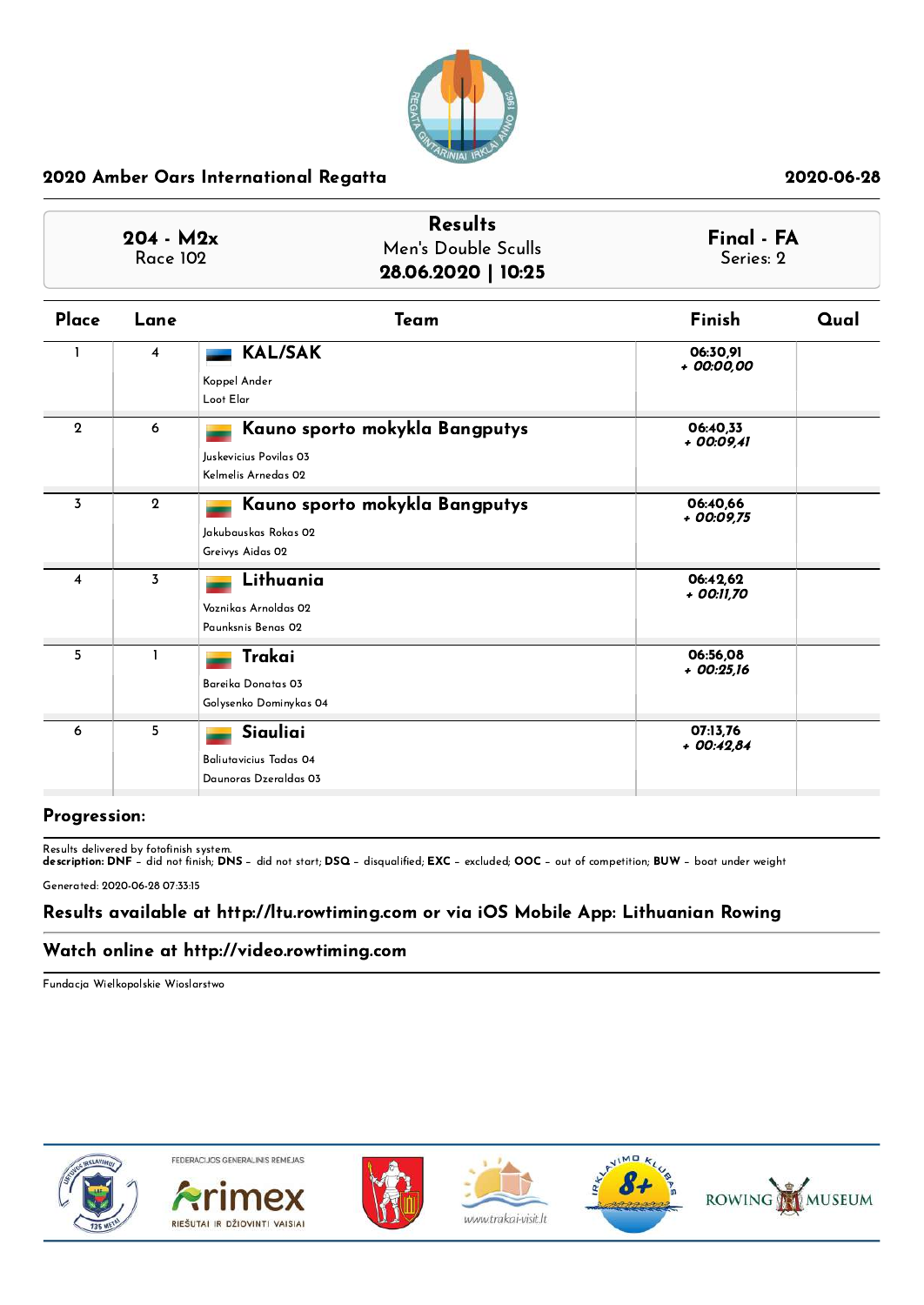

| $205 - LW1x$<br><b>Race 103</b> | <b>Results</b><br>Lightweight women's single sculls<br>28.06.2020   10:35 | Final - FA<br>Series: 2 |  |
|---------------------------------|---------------------------------------------------------------------------|-------------------------|--|
|                                 |                                                                           |                         |  |

| Place       | Lane        | Team                                                  | Finish                   | Qual |
|-------------|-------------|-------------------------------------------------------|--------------------------|------|
|             | $\mathbf 2$ | <b>WIR Ilawa Rowing Club</b><br>Jozefowicz Paulina 03 | 08:27,15<br>+ 00:00,00   |      |
| $\mathbf 2$ | 3           | Poland<br>Krystochowicz Adrianna 02                   | 08:34.53<br>$+$ 00:07,37 |      |
| 3           | 4           | Kauno sporto mokykla Bangputys<br>Maizvilaite Egle 00 | 08:37,60<br>$+$ 00:10.45 |      |
| 4           | 5           | VMSC-8+<br>Komaraite Julija 00                        | 09:45,96<br>+ 01:18,81   |      |

## Progression:

Results delivered by fotofinish system.<br>**description: DNF** − did not finish; **DNS** − did not start; **DSQ** − disqualified; **EXC** − excluded; **OOC** − out of competition; **BUW** − boat under weight

Generated: 2020-06-28 07:45:52

## Results available at http://ltu.rowtiming.com or via iOS Mobile App: Lithuanian Rowing

### Watch online at http://video.rowtiming.com

Fundacja Wielkopolskie Wioslarstwo



FEDERACIJOS GENERALINIS RÉMÉJAS









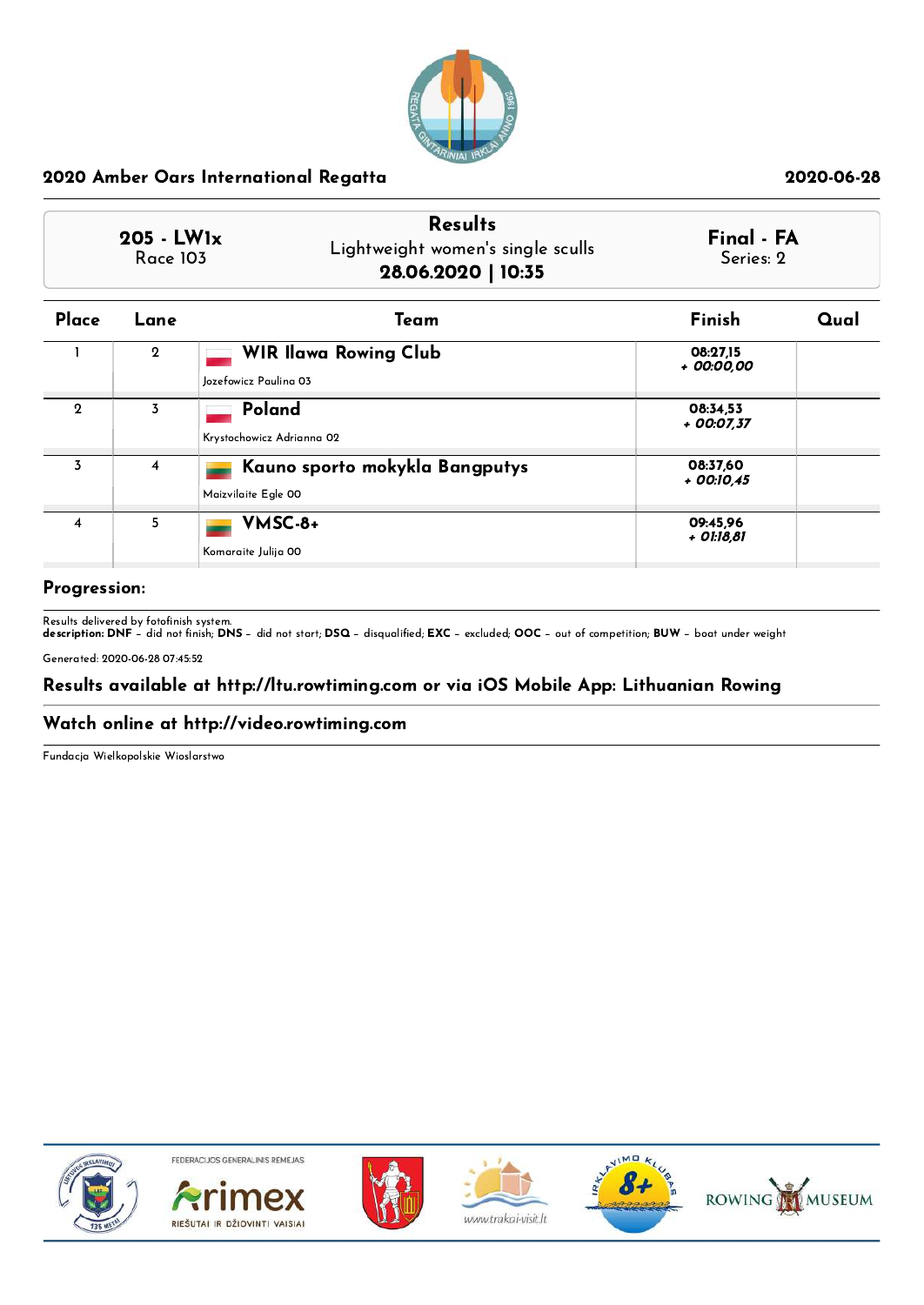

| $206 - W2$<br><b>Race 104</b> | <b>Results</b><br>Women's Pair<br>28.06.2020   10:45 | Final - FA<br>Series: 2 |
|-------------------------------|------------------------------------------------------|-------------------------|
|                               |                                                      |                         |

| Place                   | Lane        | Team                                                                                                 | Finish                  | Qual |
|-------------------------|-------------|------------------------------------------------------------------------------------------------------|-------------------------|------|
|                         | 3           | Germany, Potsdam<br>Schade Louisa 00<br>Kuchne Sina                                                  | 07:40,20<br>+ 00:00,00  |      |
| $\mathbf{2}$            | 4           | <b>LOTTO Bydgostia</b><br>Borzyszkowska Zofia 02<br>Semrau Kornelia 02                               | 07:58,70<br>+ 00:18,50  |      |
| $\overline{3}$          | $\mathbf 2$ | Latvia<br>Bulasa Diana<br>Belousa Jelizaveta 85                                                      | 08:14,92<br>$+00:34.72$ |      |
| $\overline{\mathbf{4}}$ | 5           | Kauno r. sporto mokykla - Irklavimo klubas Favoritas<br>Mariniciute leva 03<br>Vaskeviciute Guste 04 | 08:36,68<br>$+00:56.47$ |      |

### Progression:

Results delivered by fotofinish system.<br>**description: DNF** − did not finish; **DNS** − did not start; **DSQ** − disqualified; **EXC** − excluded; OOC − out of competition; **BUW** − boat under weight

Generated: 2020-06-28 07:54:44

# Results available at http://ltu.rowtiming.com or via iOS Mobile App: Lithuanian Rowing

### Watch online at http://video.rowtiming.com

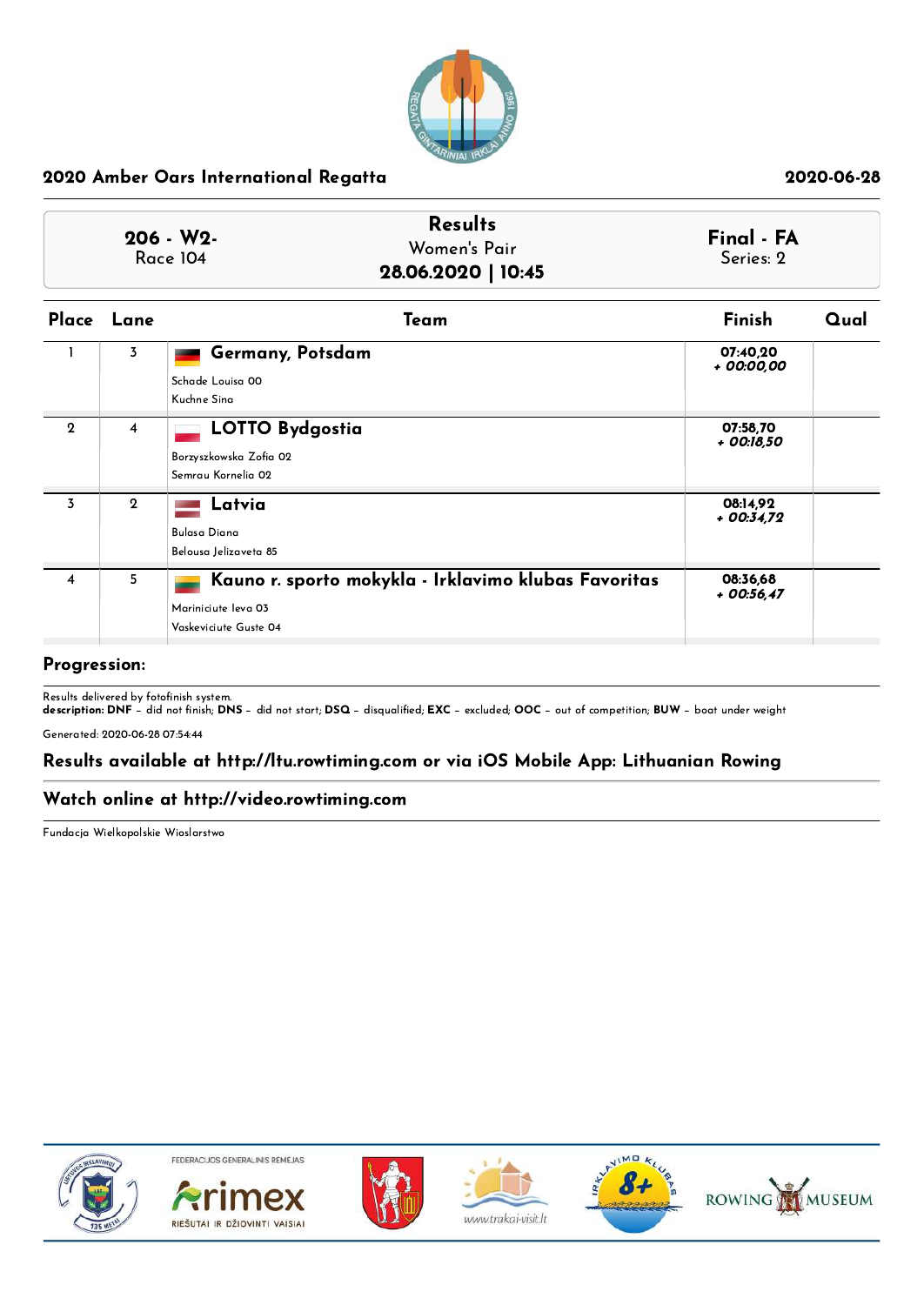

|              | <b>Results</b><br>$207 - LM1x$<br>Lightweight Men's Single Sculls<br><b>Race 105</b><br>28.06.2020   10:55 |                                                      | Final - FA<br>Series: 2 |      |
|--------------|------------------------------------------------------------------------------------------------------------|------------------------------------------------------|-------------------------|------|
| Place        | Lane                                                                                                       | Team                                                 | Finish                  | Qual |
|              | 5.                                                                                                         | <b>Rowing Club Tallinn 1</b><br>Lipintsov Aleksei 82 | 07:27.96<br>+ 00:00.00  |      |
| $\mathbf{2}$ |                                                                                                            | VMSC-8+<br>Binkis Irvydas 02                         | 07:31,80<br>+ 00:03.84  |      |
| 3            | 3                                                                                                          | <b>Rowing Club Tallinn 2</b><br>Holostohh Artiom 03  | 07:37,39<br>+ 00:09,43  |      |
| 4            | $\overline{4}$                                                                                             | Kauno sporto mokykla Bangputys<br>Cepys Aivaras 03   | 07:41.17<br>+ 00:13,21  |      |
| 5            | $\mathbf{2}$                                                                                               | <b>WIR Ilawa Rowing Club</b><br>Jezynski Mateusz 04  | 08:37.63<br>+ 01:09,67  |      |
| 6            | 6                                                                                                          | Kauno sporto mokykla Bangputys<br>Daugela Elijus 05  | 08:55.05<br>+ 01:27,08  |      |

### Progression:

Results delivered by fotofinish system.<br>**description: DNF** − did not finish; **DNS** − did not start; **DSQ** − disqualified; **EXC** − excluded; OOC − out of competition; **BUW** − boat under weight

Generated: 2020-06-28 08:04:45

# Results available at http://ltu.rowtiming.com or via iOS Mobile App: Lithuanian Rowing

# Watch online at http://video.rowtiming.com

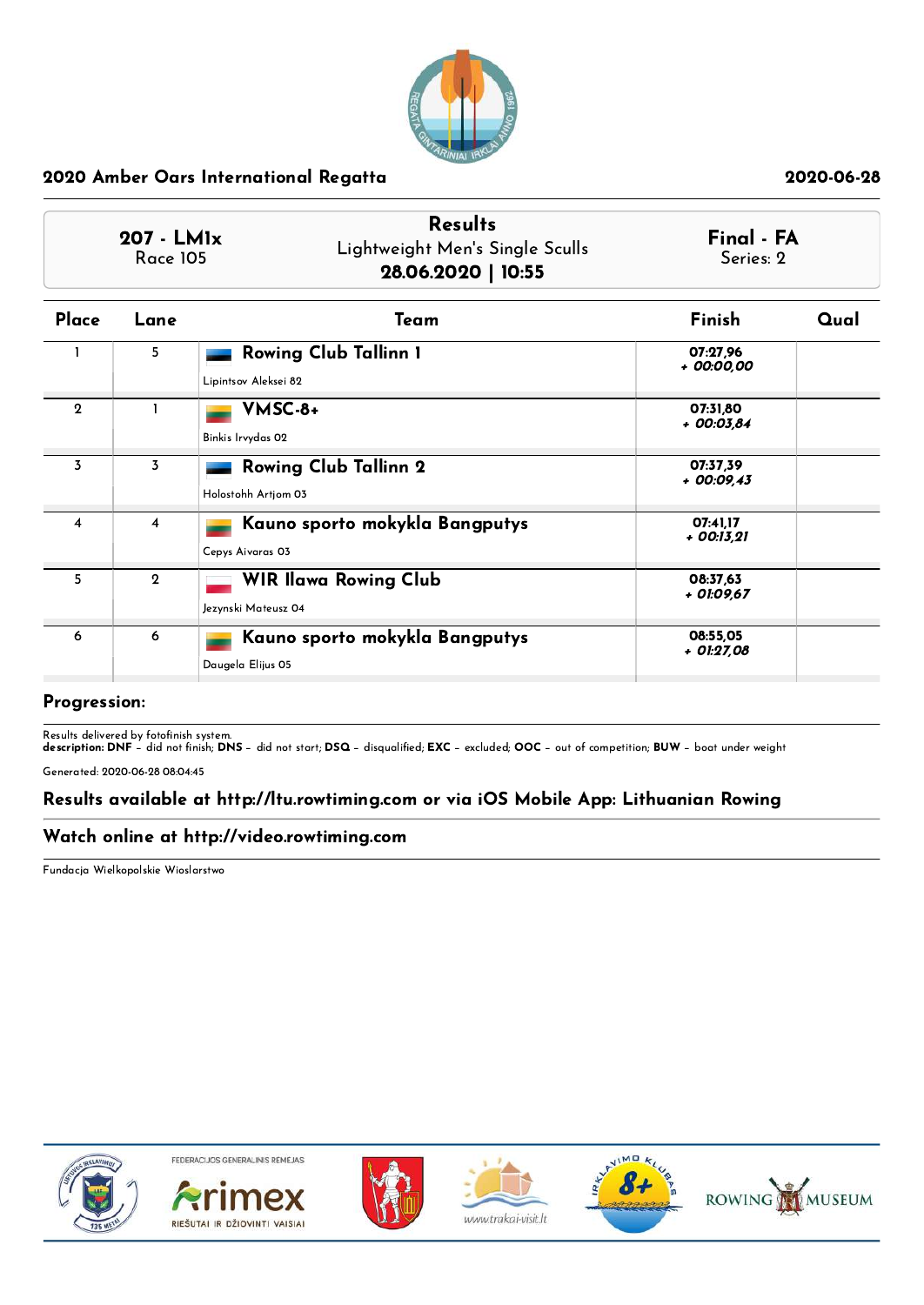

| $208 - W2x$<br><b>Race 106</b> |                | <b>Results</b><br>Women's Double Sculls<br>28.06.2020   11:05                   |                          | Final - FB<br>Series: 2 |
|--------------------------------|----------------|---------------------------------------------------------------------------------|--------------------------|-------------------------|
| Place                          | Lane           | Team                                                                            | Finish                   | Qual                    |
|                                | 3              | <b>Estonia</b><br>Kollo Rachel 01<br>Laane Liisa-marie 01                       | 07:33.64<br>+ 00:00,00   |                         |
| $\mathbf{2}$                   | 5              | Poland<br>Zukowska Maria 04<br>Krystochowicz Adrianna 02                        | 07:43,18<br>+ 00:09,54   |                         |
| $\overline{3}$                 | 4              | Kauno sporto mokykla Bangputys<br>Nabazaite Emilija 04<br>Dambrauskaite Mija 03 | 08:09.32<br>$+00:35,68$  |                         |
| 4                              | 6              | Jelgava BJSS<br>Barovska Anete 03<br>Freimane Aleksandra 04                     | 08:19.64<br>$+00:46,00$  |                         |
| 5                              | $\overline{2}$ | Trakai<br>Kirsyte Austeja 01<br>Kirsyte Migle 01                                | 08:21.43<br>$+$ 00:47,79 |                         |
| 6                              | 1              | Lietuva<br><b>Budryte Domante 03</b><br>Mikalauskaite Vytaute 06                | 08:47,41<br>+ 01:13,76   |                         |

### Progression:

Results delivered by fotofinish system.<br>**description: DNF** − did not finish; **DNS** − did not start; **DSQ** − disqualified; **EXC** − excluded; OOC − out of competition; **BUW** − boat under weight

Generated: 2020-06-28 08:14:53

# Results available at http://ltu.rowtiming.com or via iOS Mobile App: Lithuanian Rowing

## Watch online at http://video.rowtiming.com

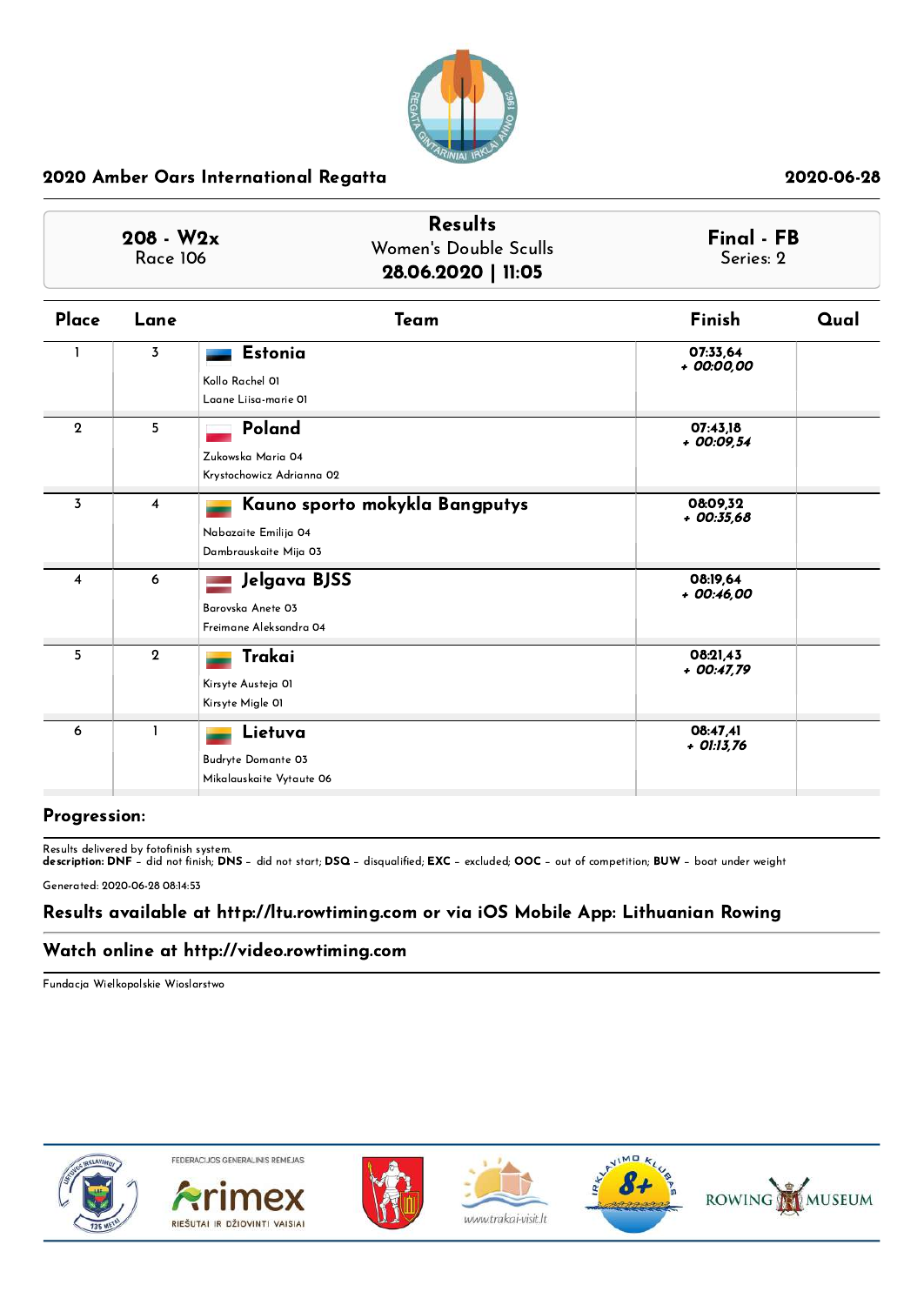

| $208 - W2x$<br><b>Race 107</b> |                | <b>Results</b><br>Women's Double Sculls<br>28.06.2020   11:10               |                          | Final - FA<br>Series: 2 |
|--------------------------------|----------------|-----------------------------------------------------------------------------|--------------------------|-------------------------|
| Place                          | Lane           | Team                                                                        | Finish                   | Qual                    |
|                                | $\overline{3}$ | Trakai<br>Valciukaite Milda 94<br>Adomaviciute leva 94                      | 06:59.20<br>+ 00:00,00   |                         |
| $\mathbf{2}$                   | 5              | Estonia, Parnu rowing club PAR<br>Mitt Liisu 97<br>Allttoa Grete 00         | 07:12.09<br>+ 00:12,88   |                         |
| 3                              | $\overline{2}$ | <b>IK Glorija</b><br>Senkute Viktorija 96<br>Gineviciute Agne 98            | 07:16,93<br>$+$ 00:17,73 |                         |
| 4                              | $\overline{4}$ | Kauno sporto mokykla Bangputys<br>Juzenaite Ugne 02<br>Kazlauskaite Martyna | 07:26,22<br>$+00:27,02$  |                         |
| 5                              | $\mathbf{I}$   | Latvia<br>Svirska Olga 86<br>Bole Evita 90                                  | 07:29.44<br>$+00:30,24$  |                         |
| 6                              | 6              | <b>RC KALEV, Parnu</b><br>Nommsalu Jane-riin 03<br>Vilbaste Kadri 01        | 07:59.79<br>+ 01:00,59   |                         |

### Progression:

Results delivered by fotofinish system.<br>**description: DNF** − did not finish; **DNS** − did not start; **DSQ** − disqualified; **EXC** − excluded; OOC − out of competition; **BUW** − boat under weight

Generated: 2020-06-28 08:19:16

# Results available at http://ltu.rowtiming.com or via iOS Mobile App: Lithuanian Rowing

## Watch online at http://video.rowtiming.com

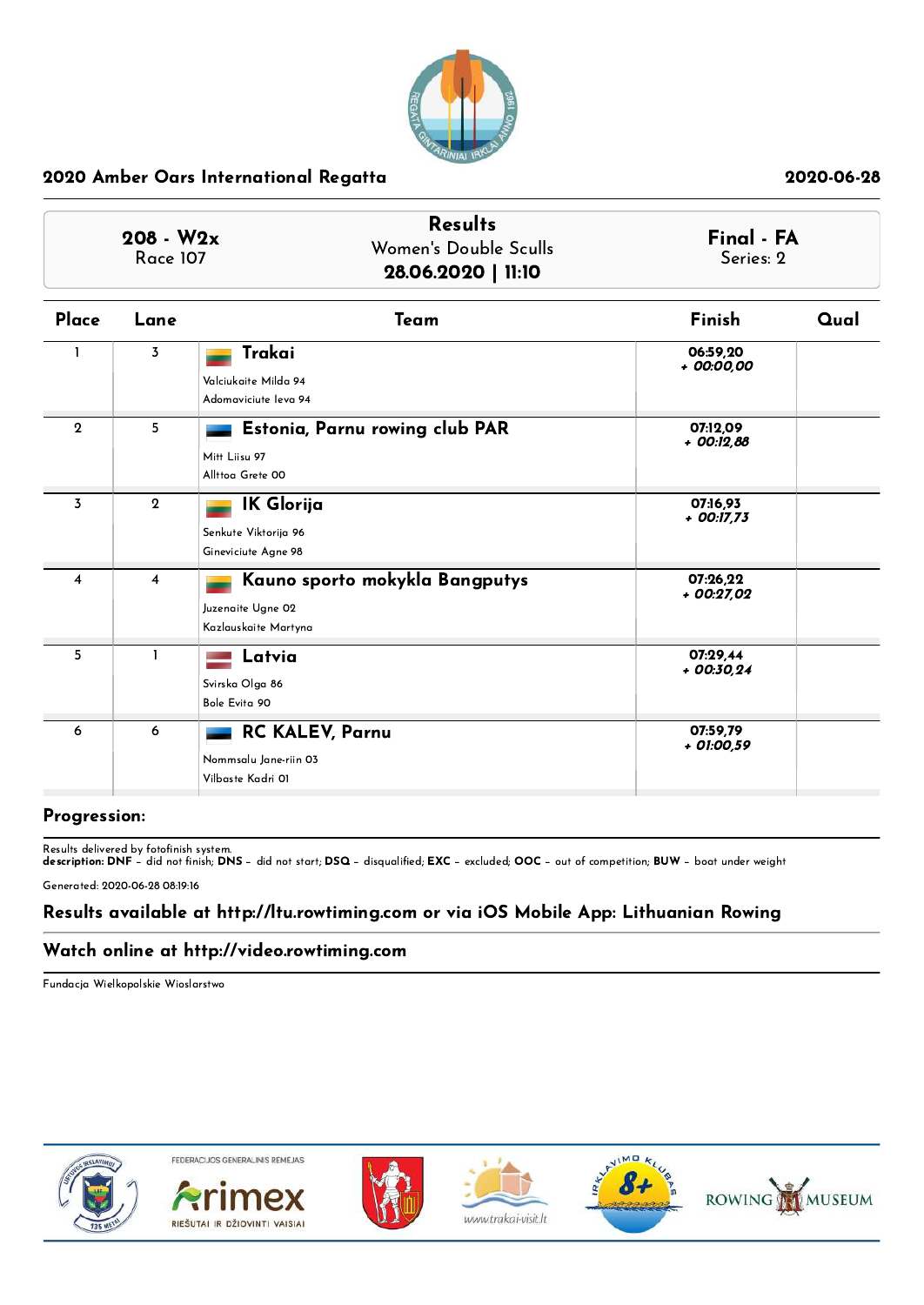

| <b>Results</b><br>Men's Four | Final - FA<br>Series: 2 |
|------------------------------|-------------------------|
|                              |                         |
|                              | 28.06.2020   11:20      |

| Place       | Lane           | Team                                                                                                                         | Finish                 | Qual |
|-------------|----------------|------------------------------------------------------------------------------------------------------------------------------|------------------------|------|
|             | $\overline{3}$ | Klaipedos irklavimo centras<br><b>Brusokas Paulius 03</b><br>Babarskas Linas 03<br>Urbonas Ignas 03<br>Saparavicius Jonas 03 | 06:27,56<br>+ 00:00,00 |      |
| $\mathbf 2$ | 4              | Klaipedos irklavimo centras<br>Babarskas Edvardas 95<br>Venckus Valdas 00<br>Muravjov Artur 97<br>Vaitkunas Tautvydas 95     | 06:55,58<br>+ 00:28,01 |      |

### Progression:

Results delivered by fotofinish system.<br>**description: DNF** − did not finish; **DNS** − did not start; **DSQ** − disqualified; **EXC** − excluded; **OOC** − out of competition; **BUW** − boat under weight Generated: 2020-06-28 08:27:44

## Results available at http://ltu.rowtiming.com or via iOS Mobile App: Lithuanian Rowing

## Watch online at http://video.rowtiming.com

Fundacja Wielkopolskie Wioslarstwo



FEDERACIJOS GENERALINIS RÉMÉJAS









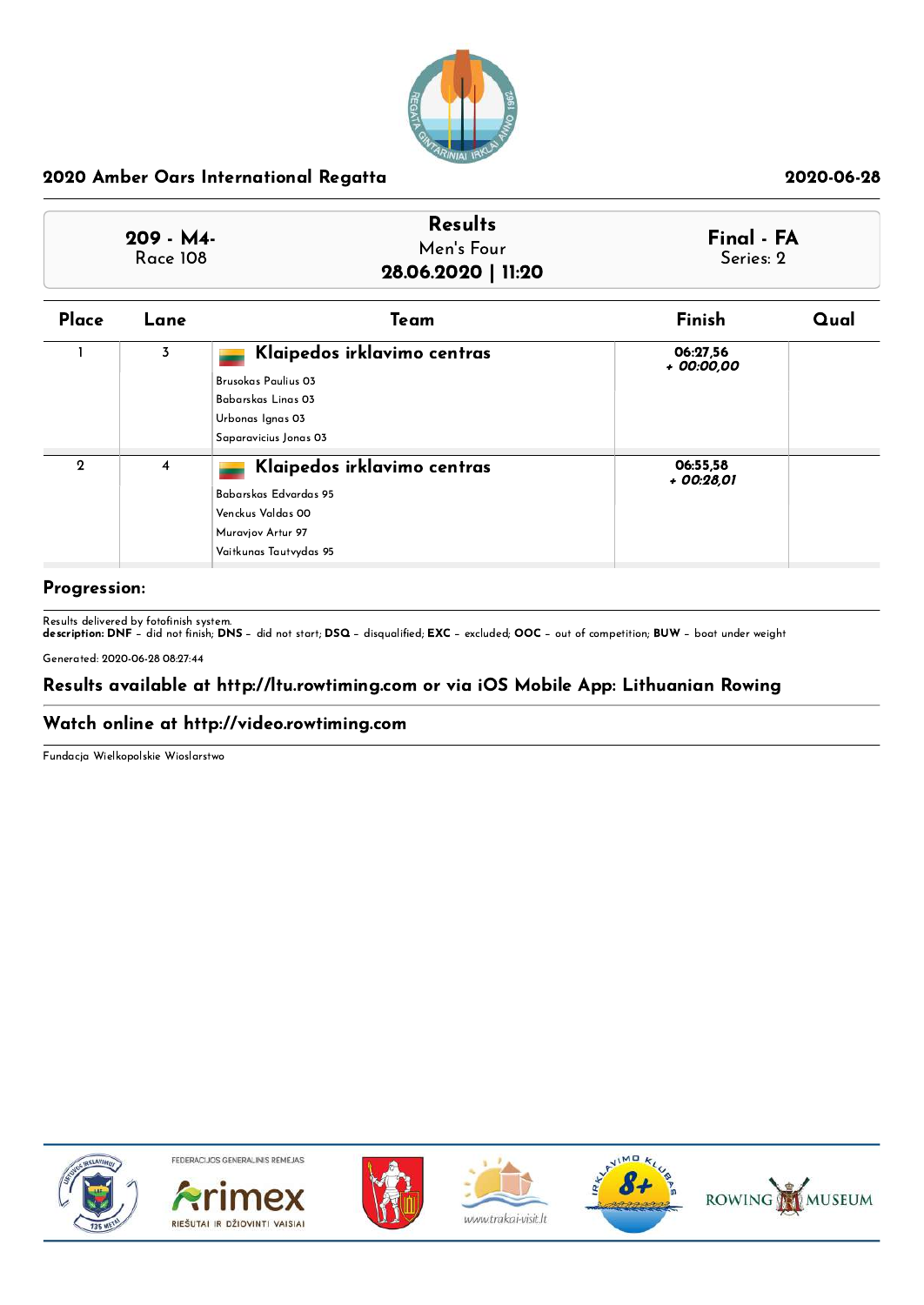

| $210 - W_4x$<br><b>Race 109</b> | <b>Results</b><br>Women's Quadruple Sculls<br>28.06.2020   11:30 | Final - FA<br>Series: 2 |
|---------------------------------|------------------------------------------------------------------|-------------------------|
|                                 |                                                                  |                         |

|              | Place Lane     | Team                                                                                                                                                   | Finish                   | Qual |
|--------------|----------------|--------------------------------------------------------------------------------------------------------------------------------------------------------|--------------------------|------|
| 1.           | 4              | Germany, Potsdam<br>Teichmann Ineke 03<br>Ficher Franziska 03<br>Kerstan Klara 02<br>Kotitz Anni 03                                                    | 06:56.41<br>$+00:00,00$  |      |
| $\mathbf{2}$ | $\overline{3}$ | <b>LOTTO Bydgostia</b><br>Blaszczyk Monika 02<br>Wasela Paulina OI<br>Szczerba Zuzanna 01<br>Kania Oliwia 00                                           | 06:57,79<br>$+$ 00:01,37 |      |
| 3            | $\mathbf{2}$   | <b>MSG SASS, Latvia</b><br>Putning Kristine 90<br>Niedra Dinija Paula 04<br>Krone Austra 06<br>Pohevica Laura 02                                       | 07:33,14<br>$+00:36,72$  |      |
| 4            | 5              | Jelgava BJSS<br>Meiere leva Kellija 03<br>Kokta Sanija 03<br>Rudmieze Monta Anna 03<br><b>Bumbiere Kristine 03</b>                                     | 07:45,86<br>$+00:49,44$  |      |
|              | 1              | Kauno r. sporto mokykla - Irklavimo klubas Favoritas<br>Cernauskaite Migle 05<br>Uleckaite Auguste 05<br>Sablinksaite Auguste 06<br>Auglyte Silvija 06 | <b>DNS</b>               |      |

### Progression:

Results delivered by fotofinish system.<br>**description: DNF** − did not finish; **DNS** − did not start; **DSQ** − disqualified; **EXC** − excluded; OOC − out of competition; **BUW** − boat under weight

Generated: 2020-06-28 08:40:13

# Results available at http://ltu.rowtiming.com or via iOS Mobile App: Lithuanian Rowing

# Watch online at http://video.rowtiming.com

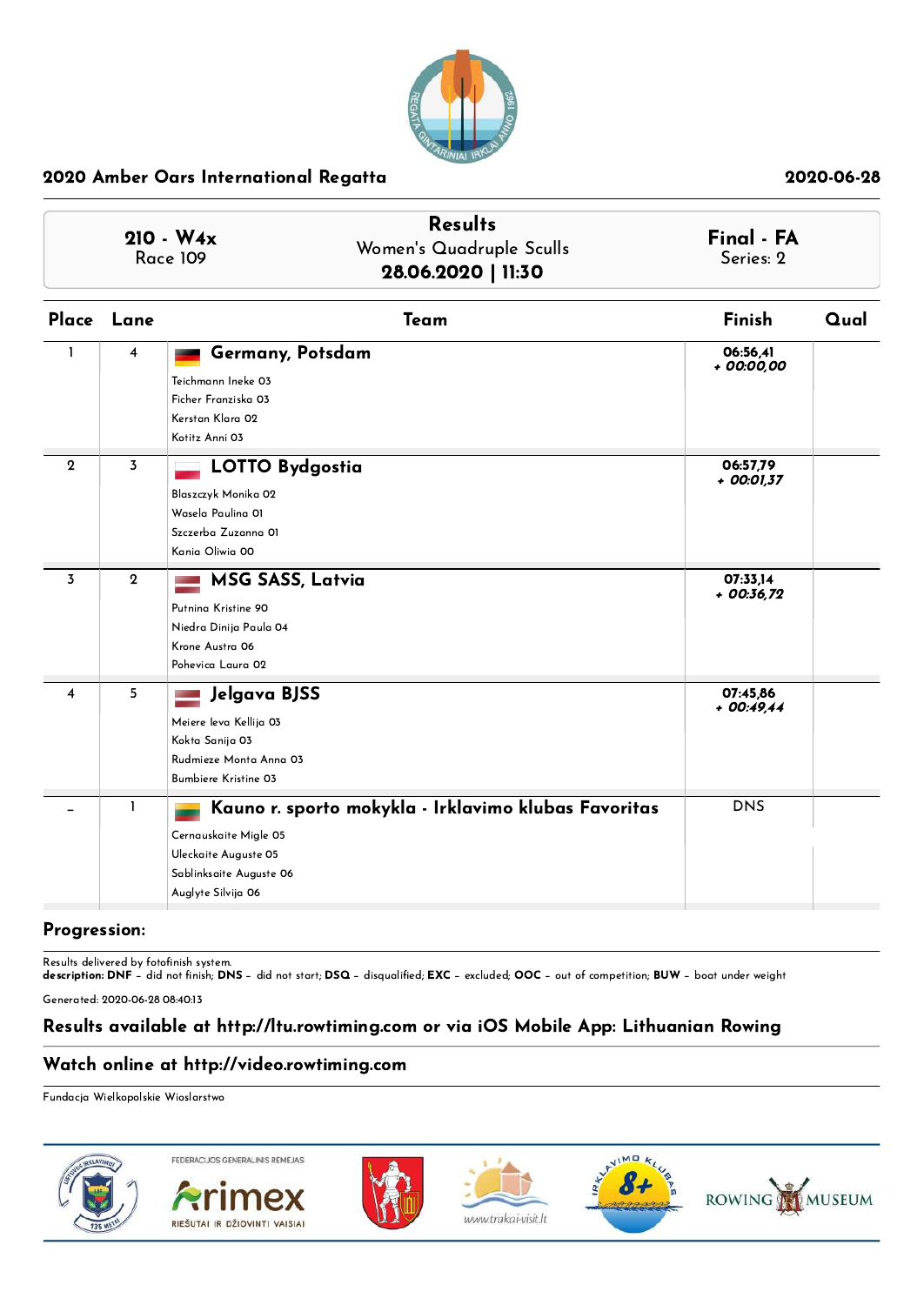

| $211 - W8 +$ | <b>Results</b>     | Final - FA |
|--------------|--------------------|------------|
| Race 110     | Women's Eight      | Series: 2  |
|              | 28.06.2020   11:40 |            |

| Place | Lane | Team               | Finish                 | Qual |
|-------|------|--------------------|------------------------|------|
|       | 3    | International      | 07:32,57<br>+ 00:00,00 |      |
|       |      | Muzica Kristine 74 |                        |      |
|       |      | Lupika Vineta 74   |                        |      |
|       |      | Aron Katri 71      |                        |      |
|       |      | Vitola Diana 75    |                        |      |
|       |      | Ozola Mairita 88   |                        |      |
|       |      | Lapina Laila 59    |                        |      |
|       |      | Ansone Inese 71    |                        |      |
|       |      | Rimkus Vita 65     |                        |      |
|       |      | Pasparne Iveta 62  |                        |      |

# Progression:

Results delivered by fotofinish system.<br>**description: DNF** − did not finish; **DNS** − did not start; **DSQ** − disqualified; **EXC** − excluded; OOC − out of competition; **BUW** − boat under weight

Generated: 2020-06-28 08:48:41

# Results available at http://ltu.rowtiming.com or via iOS Mobile App: Lithuanian Rowing

# Watch online at http://video.rowtiming.com

Fundacja Wielkopolskie Wioslarstwo



FEDERACIJOS GENERALINIS RÉMÉJAS











www.trakai-visit.lt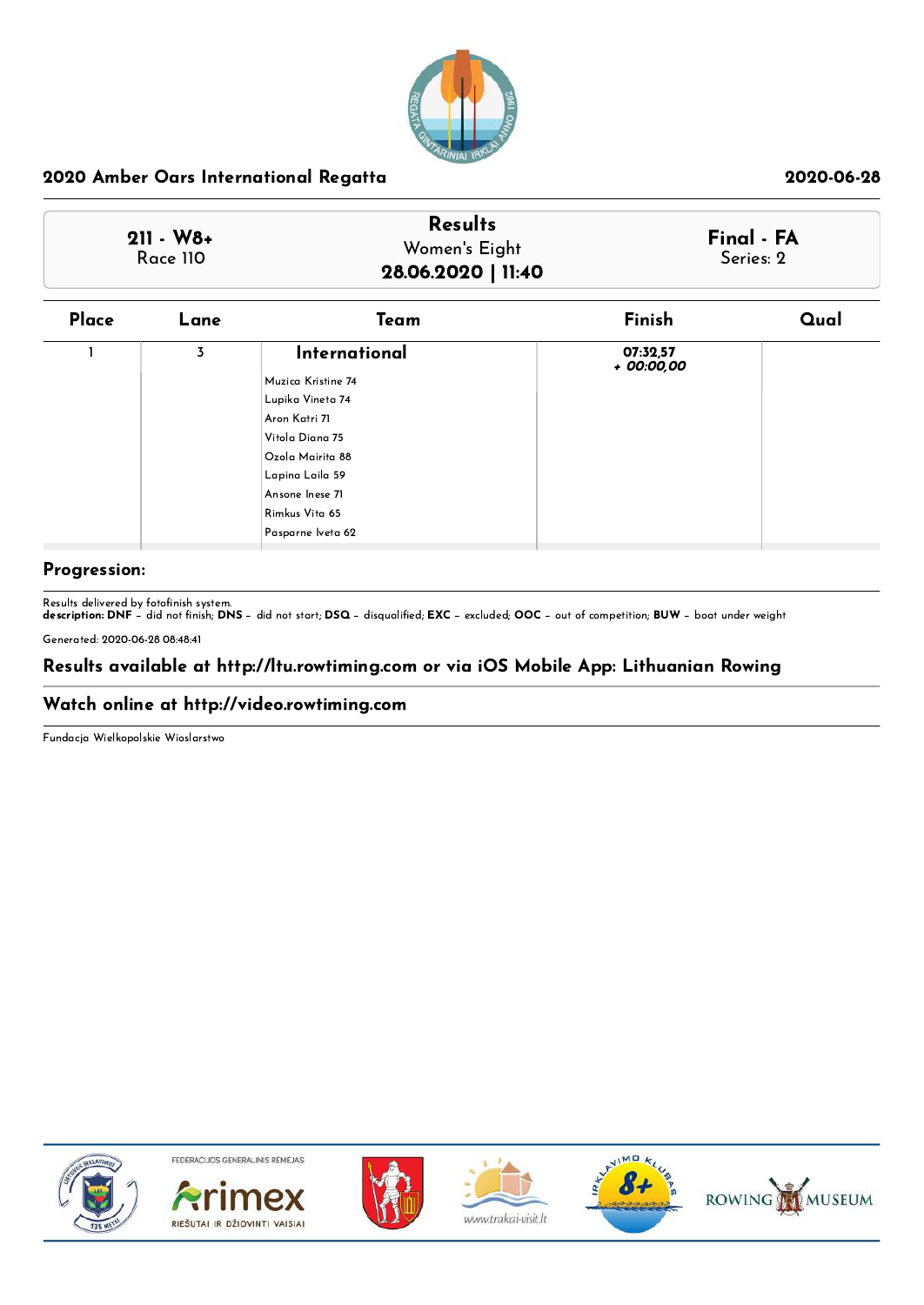

| $212 - LM2x$<br>Race III | <b>Results</b><br>Lightweight Men's Double Sculls<br>28.06.2020   11:50 | Final - FA<br>Series: 2 |  |
|--------------------------|-------------------------------------------------------------------------|-------------------------|--|
|                          |                                                                         |                         |  |

| Place        | Lane         | Team                                                                                     | Finish                   | Qual |
|--------------|--------------|------------------------------------------------------------------------------------------|--------------------------|------|
|              | 3            | <b>RC KALEV, Parnu</b><br>Koppel Ander 98<br>Loot Elar 99                                | 06:38,10<br>+ 00:00,00   |      |
| $\mathbf{Q}$ | $\mathbf{Q}$ | Kupiskio kuno kulturos ir sporto centras<br>Laurinavicius Simonas 05<br>Baronas Nojus 05 | 07:40.34<br>$+$ 01:02.23 |      |
| 3            | 4            | Trakai<br>Kazlovskij Daniel 04<br>Bendinskis Karolis 03                                  | 08:12,04<br>$+$ 01:33,93 |      |

## Progression:

Results delivered by fotofinish system.<br>**description: DNF** − did not finish; **DNS** − did not start; **DSQ** − disqualified; **EXC** − excluded; **OOC** − out of competition; **BUW** − boat under weight Generated: 2020-06-28 08:58:49

# Results available at http://ltu.rowtiming.com or via iOS Mobile App: Lithuanian Rowing

### Watch online at http://video.rowtiming.com

Fundacja Wielkopolskie Wioslarstwo



FEDERACIJOS GENERALINIS RÉMÉJAS









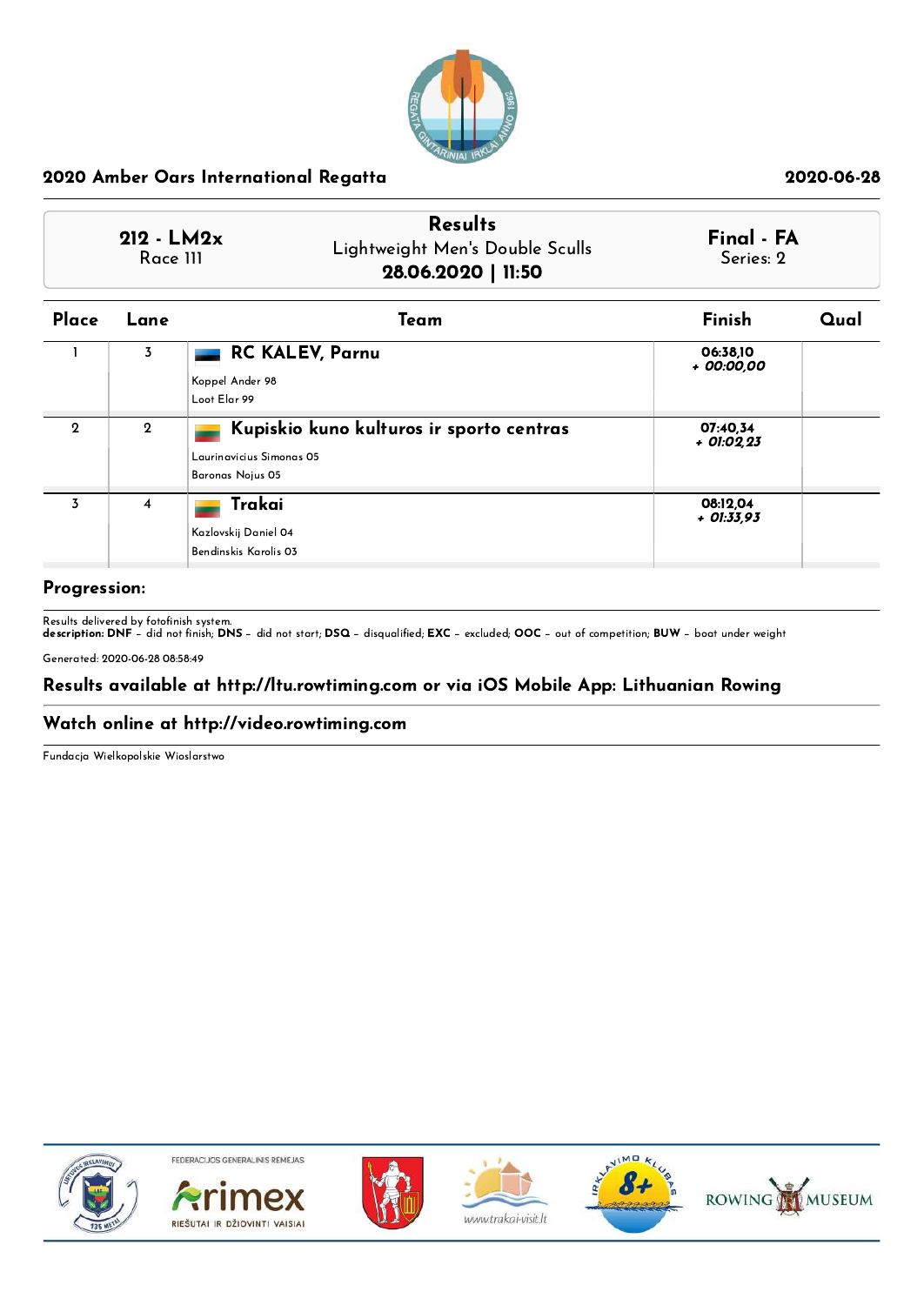

| $213 - M4x$<br><b>Race 112</b> |                         | <b>Results</b><br>Men's Quadruple Sculls<br>28.06.2020   12:00                                                               | Final - FB<br>Series: 2  |      |
|--------------------------------|-------------------------|------------------------------------------------------------------------------------------------------------------------------|--------------------------|------|
| Place                          | Lane                    | Team                                                                                                                         | Finish                   | Qual |
| $\mathbf{I}$                   | 5                       | Poland<br>Synowiec Michal 03<br>Wiechec Thomas 03<br>Seroka Dawid 03<br>Chroscielewski Dawid 03                              | 06:19,86<br>+ 00:00,00   |      |
| $\mathbf 2$                    | 3                       | Rowing and Canoening Club Tartu<br>Siiman Martin 03<br>Tamm Taavi 02<br>Uibo Markus 03<br>Ule Ken-markus 03                  | 06:22.99<br>$+$ 00:03,12 |      |
| 3                              | $\overline{\mathbf{4}}$ | Rowing and Canoening Club Tartu<br>Veri Mart 04<br>Glaser Aleksander 04<br>Orav Karl-joosep 05<br>Kristho Kaldmaa 05         | 06:31,84<br>+ 00:11,97   |      |
| 4                              | 6                       | VMSC-8+<br>Nienius Tauras 03<br>Sivickis Dominykas 04<br>Liutkus Zygimantas 02<br>Binkis Irvydas 02                          | 06:34,62<br>+ 00:14,75   |      |
| 5                              | $\mathbf{2}$            | Kauno sporto mokykla Bangputys<br>Jagminas Benas 04<br>Palionis Augustas 02<br>Palionis Kristupas 02<br>Kuzmenko Arnoldas 99 | 06:40,28<br>+ 00:20,41   |      |
| 6                              | $\mathbf{I}$            | Estonia, Parnu rowing club PAR<br>Volmerson Brenet 04<br>Hunt Robin<br>Allik Karel 04<br>Raudkivi Karl-joosep 04             | 06:45,64<br>$+$ 00:25,77 |      |

### Progression:

Results delivered by fotofinish system.<br>**description: DNF** − did not finish; **DNS** − did not start; **DSQ** − disqualified; **EXC** − excluded; **OOC** − out of competition; **BUW** − boat under weight

Generated: 2020-06-28 09:08:11

# Results available at http://ltu.rowtiming.com or via iOS Mobile App: Lithuanian Rowing

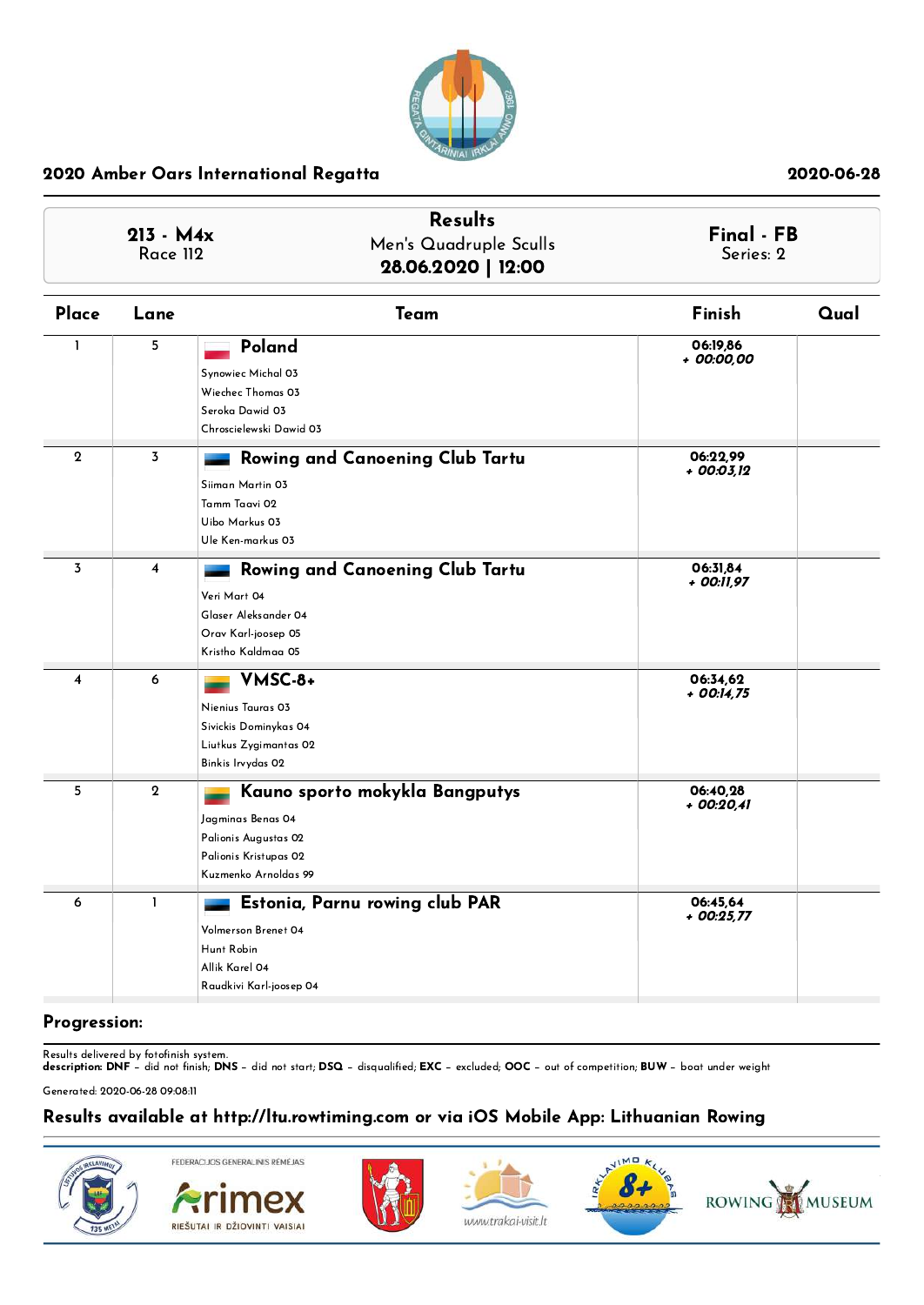

| $213 - M4x$<br>Race 113 |                         | <b>Results</b><br>Men's Quadruple Sculls<br>28.06.2020   12:05                                                                          | Final - FA<br>Series: 2 |      |
|-------------------------|-------------------------|-----------------------------------------------------------------------------------------------------------------------------------------|-------------------------|------|
| Place                   | Lane                    | Team                                                                                                                                    | Finish                  | Qual |
| $\mathbf{I}$            | $\overline{\mathbf{3}}$ | Lithuania<br>Dziaugys Martynas 86<br>Jancionis Dominykas<br>Nemeravicius Dovydas 96<br>Adomavicius Aurimas 93                           | 05:45,09<br>+ 00:00,00  |      |
| $\mathbf{2}$            | 4                       | Lithuania<br>Cernevicius Paulius 99<br>Prusinskas Virgilijus OI<br>Masanauskas Titas OI<br>Marocka Domantas 00                          | 06:02.29<br>+ 00:17,20  |      |
| $\overline{3}$          | $\mathbf{2}$            | <b>LOTTO Bydgostia</b><br>Krzewinski Radoslaw 98<br>Krzewinski Radoslaw 00<br>Siewaszewicz Adam 00<br>Zakrzewski Dawid 01               | 06:08,60<br>+ 00:23,51  |      |
| 4                       | $\mathbf{1}$            | <b>Tartu University Sport Club</b><br>Ruusalepp Karl August 97<br>Konstantinov Nikita 97<br>Kama Joonatan 97<br>Jalakas Mark Theodor 01 | 06:09,67<br>$+00:24,58$ |      |
| 5                       | 5                       | Estonia<br>Orgse Karl Kristofer 03<br>Timmusk Uku Siim 02<br>Lehemets Hannes 02<br>Kiradi Mark 02                                       | 06:10,11<br>$+00:25,02$ |      |
| 6                       | 6                       | <b>LOTTO Bydgostia</b><br>Wisniewski Wojciech Ol<br>Zalewski Artur 00<br>Frontczak Mikolaj 01<br>Zakrzewski Dawid 01                    | 06:24,64<br>$+00:39.55$ |      |

### Progression:

Results delivered by fotofinish system.<br>**description: DNF** − did not finish; **DNS** − did not start; **DSQ** − disqualified; **EXC** − excluded; **OOC** − out of competition; **BUW** − boat under weight

Generated: 2020-06-28 09:12:53

# Results available at http://ltu.rowtiming.com or via iOS Mobile App: Lithuanian Rowing